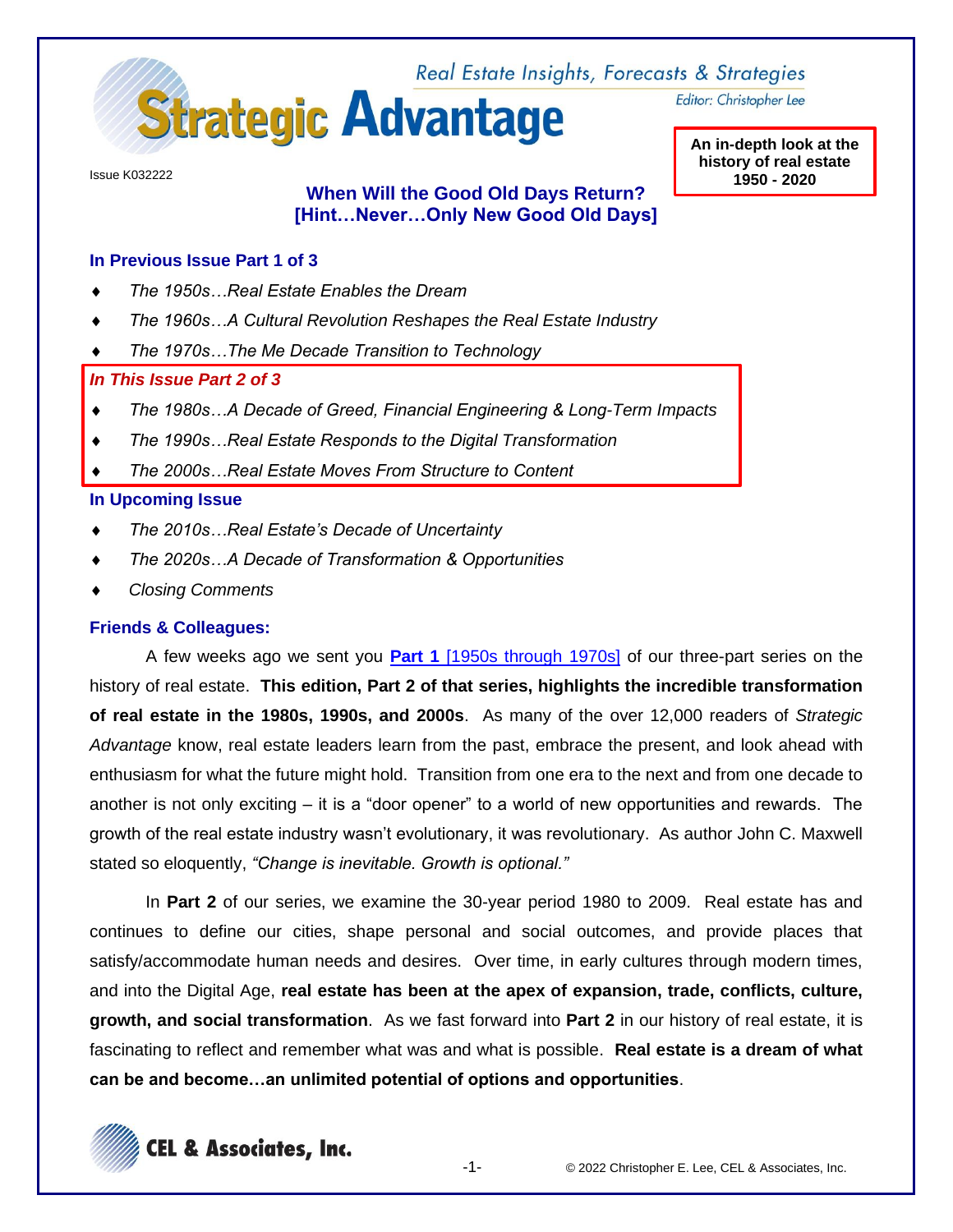The real estate industry has weathered, successfully navigated, and nearly made it to the finish line [or should we say…the new start line] as a result of 2020's COVID-19 crises. While some in the real estate industry were and continue to be more challenged than others [think hospitality, office, and retail], the years ahead will be an exciting new journey… however, **there is no return to the way it used to be** and no return to the Old Normal, with even less room to reminisce about the past as the future approaches at lightning speed. Yesterday's accomplishments and feelings should be remembered but not relied upon. **The truth is that the past was not better than today, only different.** We cannot go back to the comfort of certainty, but we can look forward with excitement to an era of uncertainty, opportunities, surprises, and incredible innovations. **The real estate industry, post-COVID, must shed the baggage of yesterday and embrace the exciting but uncertain future rapidly coming into focus before our eyes**.

In **Part 1** we examined the seminal events of the 1950s, 1960s, and 1970s that shaped and reshaped the real estate industry. **In this Part 2 [of a three-part series] special edition of** *Strategic Advantage*, we will explore the "old and new" within the real estate industry, identifying the trending data of yesterday shaping our future today.

So…let's look at the 30-year period of the 1980s, 1990s, and 2000s. We should not forget that visionary real estate leaders created the foundation, the road map and the inspiration that anything is possible. **Will the real estate industry pivot and follow in their footsteps, creating transformative outcomes, or will the industry become a spectator as life's journey passes by?** Welcome to **Part 2** of 70 years of real estate history and an emerging 2020s decade of opportunities.

Please note that the information, data, dates, names, and references [collectively called "Data"] provided here were obtained from multiple sources. While we believe the information provided/obtained is accurate, no attempt was made to re-validate each data point provided by others. We welcome any additional and/or more current data points as this "history" continues to be a work in progress.

## **The 1980s… A Decade of Greed, Financial Engineering & Long-Term Impacts**

Led by newly elected President Ronald Reagan, this decade of supply-side economics, tax cuts [Economic Recovery Tax Act of 1981], reduction in government spending, and a national spirit of dynamism and entrepreneurship was embraced. President Reagan left office in 1989 with an approval rating of 63%. Many leading real estate companies [Trammell Crow, Hines, Lincoln, Paragon, Transwestern, Insignia, among others] capitalized on this spirit and grew exponentially. **In the 1980s, a flood of real estate investment incentives unfortunately created the perfect storm for the eventual 1989 crash**. The decade of the 1980s can be divided into three periods: **The Opportunity Years, 1980-1985; the Greed Years, 1986-1989; and the beginning of the Financial Engineering** 

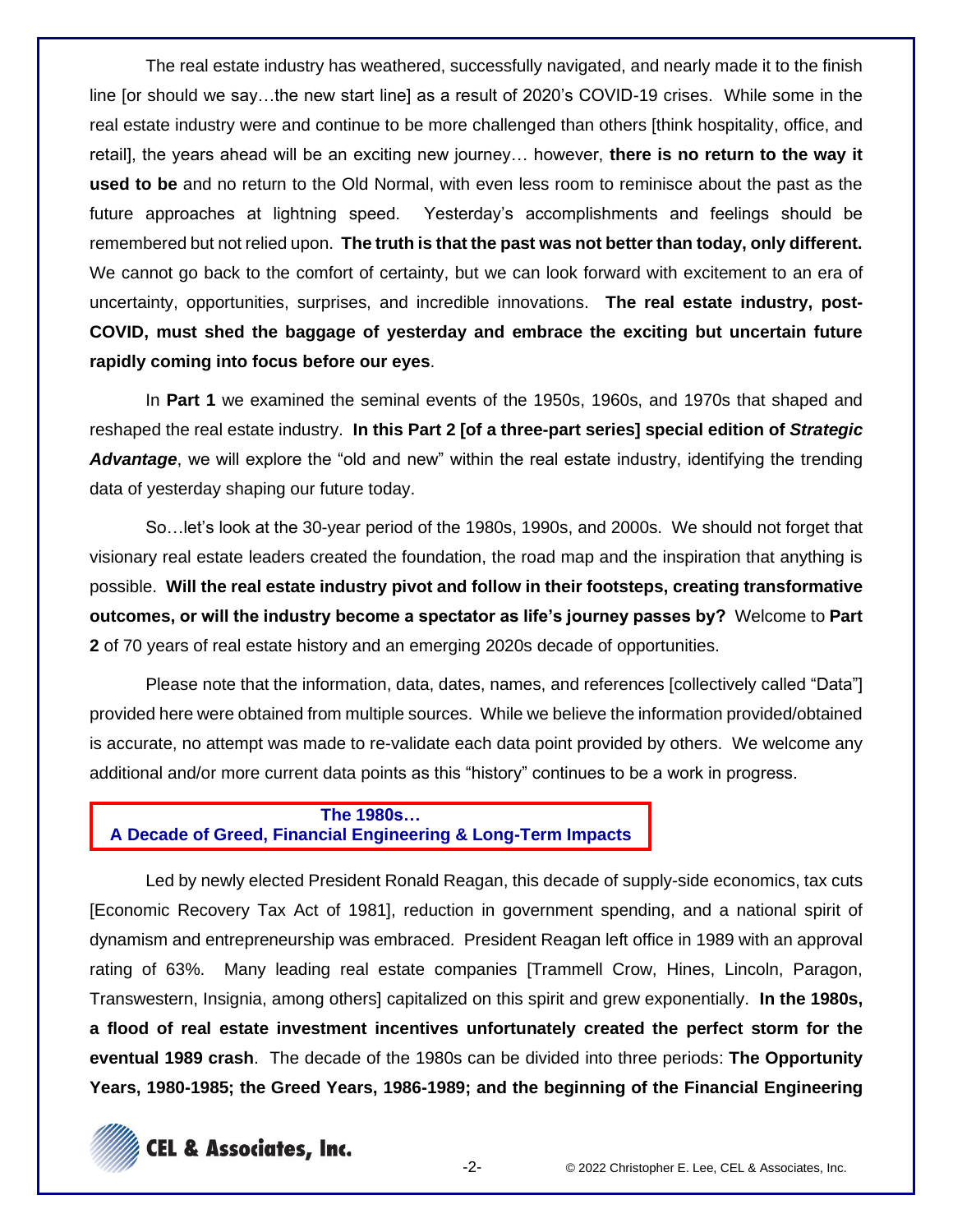**years, 1989 and forward**. Savings and loan officials across the U.S. promoted the availability of cheap debt and 100% or greater financing. **Greedy, "make a quick buck" investors and developers, plus loose oversight, brought down the real estate industry's house of cards in 1989**. When the decade ended, 1,043 or nearly one-third of the nation's savings and loans had failed, and the cost was \$160 billion to bail out the system [of which \$130 billion was in taxpayer monies]. Since risk in real estate derives from governmental tax and regulatory policy, the Economic Recovery Tax Act of 1981 and the Tax Reform Act of 1986 had significant impacts on the real estate industry. The increase in capital gains tax, changes to passive loss limitation rules, and adjustments to ordinary income tax rates combined to reduce **real estate values, and development activity plunged dramatically** [e.g., between 1986-1990, multifamily starts, for example, were down 71%]. The adoption of the Accelerated Cost Recovery System ["ACRS"], lowering depreciation schedules and limiting deductions for "passive investment" losses, was devasting to the real estate industry.

The historic 1981 Rehabilitation Tax Credit Act, however, incentivized the rehabilitation costs on certified historic buildings [now over 42,000 historic buildings preserved] by including a 25% tax credit for certified rehabilitation. Historic buildings such as the Apollo Theater [New York City], Wrigley Building [Chicago], Fontainebleau Hotel [Miami], Ponce City Market [Atlanta], Faneuil Hall [Boston], and San Francisco's Ferry Buildings were protected and revitalized. Urban redevelopment flourished in the 1980s as Boomers [men and women] flocked to **the go-go era of opportunity and boom-or-bust entrepreneurship**. The era of the "Trammell Crow Partner" legacy began and flourished in the 1980s.

**However, the era of greed hit a wall in late 1980s. Overbuilding of the commercial real estate markets saw rent declines, rising vacancy levels, falling property values and decreasing returns to investors.** Office space development doubled to 2.5 billion sf, the number of shopping centers rose 57%, while total development jumped 43%. By 1989, there were 12.5 billion sf of new commercial space. The outstanding debt in 1980, according to NREI, was around \$250 billion. By 1990 the outstanding debt increased to around \$745 billion. **In 1989 real estate assets accounted for 35% of commercial banks total assets. At the same time, leasing concessions rose and operating expenses increased. The supply/demand imbalance grew, and boom conditions turned to bust**. According to the Russell-NCREIF Index, between 1982 and 1991 "net operating" income declined an average of 0.9% annually. Between 1980 and 1990, total real estate loans and leases "increased from 55% to 63% of total bank balance sheet assets…a record high." The Tax Reform Act of 1986 caused real estate asset values to decline 10% - 25% or greater. I recommend everyone read **FDIC's Chapter 3** on the bank crisis for greater insight on this. In 1990 insurance companies, according to NREI, foreclosed on \$3 billion in real estate loans. **Non-performing loans increased dramatically**. Real estate investors unimpaired by this crisis pounced on loan and asset sales at 50%, 60%, 70%, and greater discounts. Many of those 1980s/1990s buyers continue today to

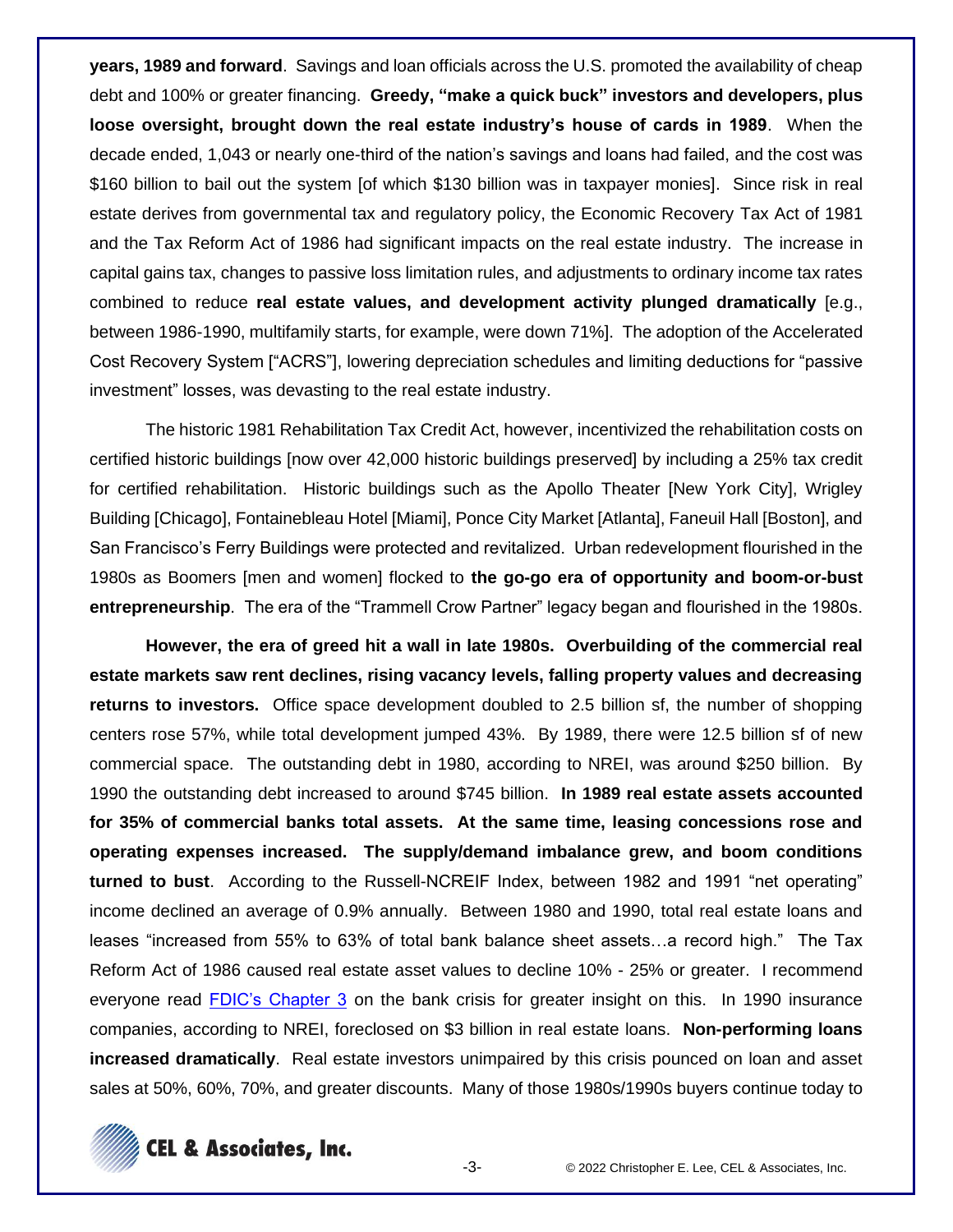capture the benefits of this crisis. Further, **movies** like "Poltergeist" [1982], "The Goonies" [1985], "One Crazy Summer [1986], "Summer Rental" [1985], and "Batteries Not Included" [1987] **portrayed real estate developers as evil**. Even a movie like "Breakin' 2: Electric Boogaloo" [1984] was based on saving a community center from the greedy developer. **The savings and loan debacle didn't help a growing image of "capital first." Unfortunately, the real estate industry continued to grow dramatically based on the inexpensive availability of capital and financial engineering**.

**The 1980s began the decade of the trophy office buildings. "Reach for the sky" was the rallying cry for office developers in literally every major U.S. city**. Millions of square feet of highrise office space were developed, and "naming rights" provided another income source for the developer/investor. According to the FDIC, "the nationwide upswing in new construction began in 1977 with \$11 billion in office construction, and it peaked eight years later with \$41 billion in space produced. **During the next five-year period [1980-1984] completions on new floor space almost tripled, reaching an annual average of 97.8 msf."** From 1985 to 1989, the pace of completions remained about the same. In 1989 the Zell/Merrill Lynch Real Estate Opportunity Fund [\$400 million] was created to take advantage of struggling investors and declining asset values. **Between 1985 – 1989 Japanese investments in U.S. real estate went from \$1.5 billion to \$43 billion [NREI].** It was estimated that during this period the Japanese owned around 36% of Los Angeles' downtown towers. Glass-walled office buildings "streamlined" computers and business casual were standards within most office buildings. **Baby Boomers began to work in "teams" with "nonstructured" work hours**. By the end of the decade, the boom/bust scenario played out, and states like Texas, New Jersey, Connecticut, California, and Arizona, among others, felt the impact.

**In the early 1980s, Dan Rottenberg was among the first to coin the word Yuppie, short for "young urban professional" or "young upwardly-mobile professional," for a young professional person working in a city.** NIMBYism emerged to support strict land use regulations and actively campaigned to stop "unwanted" real estate development. The 1980s, as highlighted earlier, were a heyday of "evil developer" movies ['Poltergeist,' 'Batteries Not Included,' 'Caddyshack,' and 'One Crazy Summer,' among others, became popular]. However, it also was a decade of significant events. The Berlin Wall was torn down [1989], protests erupted in Tiananmen Square [1989], AIDS was first identified [1981], Chernobyl witnessed a nuclear disaster [1986], and the Cold War ended by 1991.

Demographics shifted as delayed marriages and childbearing outside of marriage grew dramatically. **By the end of the decade, an estimated 50% of children born in the 1980s spent some time living in a one-parent household**. Among children born in the 1980s, it was calculated that as much as one-third of their time would be spent in a mother-child family, in their grandparents' home or in a household which included their mother's cohabiting partner. **The rise of single mothers also contributed to a dramatic rise of women in the workforce**.

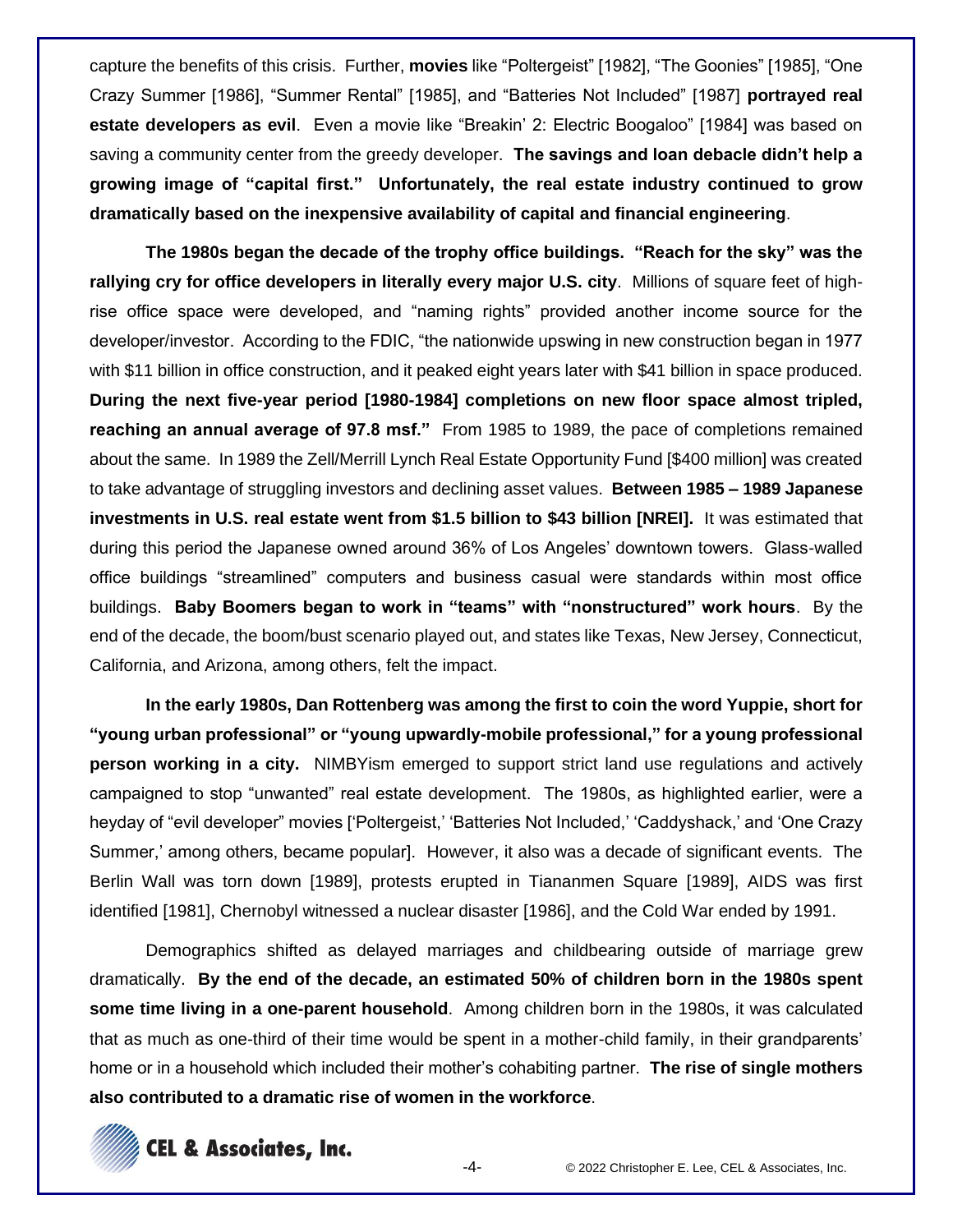The table below highlights several notable events that shaped real estate opportunities and outcomes during the decade of the 1980s.

| Year  | <b>Event</b>                                                                                |
|-------|---------------------------------------------------------------------------------------------|
| 1980  | Larry Silverstein granted rights to build 7 World Trade Center                              |
| 1980  | First Whole Foods opened in Austin, Texas                                                   |
| 1980  | Trizec acquired The Hahn Company                                                            |
| 1980  | Combined net worth of S&Ls was negative \$18 billion                                        |
| 1980s | Michael Milken became known as the "junk bond king"                                         |
| 1980s | Brand owners begin to recognize the independence of their customers                         |
| 1981  | Economic Recovery Tax Act lowered capital gains to 20%                                      |
| 1981  | Mortgage interest rates reached 18.45%                                                      |
| 1981  | <b>AEW Capital Management founded</b>                                                       |
| 1982  | Yardi launched in Santa Barbara, California, by Anant Yardi                                 |
| 1982  | World's Fair in Knoxville, Tennessee, beginsMid-South opportunities                         |
| 1982  | Disney Company opens EPCOT in Orlando, Florida                                              |
| 1982  | Taubman's Beverly Center opens in California                                                |
| 1983  | AMB founded by Hamid Moghadam and Doug Abbey                                                |
| 1983  | Don Bren became majority owner of the Irvine Company                                        |
| 1983  | Jimmy John's started in Charleston, Illinois                                                |
| 1983  | Panda Express launched                                                                      |
| 1983  | Costco opened first warehouse in Seattle, Washington                                        |
| 1983  | First Sam's Club opened in Midwest City, Oklahoma                                           |
| 1983  | First commercially available handheld mobile phone                                          |
| 1984  | Catellus Development Corp. formed [as the real estate arm of Santa Fe Railroad]             |
| 1984  | Leo Wells III formed first Fund                                                             |
| 1985  | Blackstone Group founded [with \$400,000 in seed capital]                                   |
| 1985  | <b>AOL</b> launched                                                                         |
| 1986  | Tax Reform Act of 1986 led to the reduced market value of real estate                       |
| 1986  | First of 1,034 savings and loan associations closed                                         |
| 1986  | Cohen & Steers founded                                                                      |
| 1986  | Staples opened in Brighton, Massachusetts                                                   |
| 1986  | Paul Allen formed Vulcan, Inc.                                                              |
| 1987  | Prentiss Properties acquired most of Cadillac Fairview Corp.'s holdings                     |
| 1987  | Carlyle Group founded in Washington, D.C.                                                   |
| 1987  | Malcolm Baldrige National Quality Award created                                             |
| 1988  | Tom Bozzuto formed the Bozzuto Group                                                        |
| 1988  | Indian Gaming Regulatory Act accelerated gaming on tribal lands                             |
| 1988  | Zell/Merrill Lynch Real Estate Opportunity Fund launched [\$400 million]                    |
| 1988  | American Realty Advisors formed                                                             |
| 1988  | Angelo Gordon founded by John Angelo and Michael Gordon                                     |
| 1989  | Library Tower in L.A. completed by MTP/Pacific Enterprises [tallest building on west coast] |
| 1989  | FIRREA became law and established the Resolution Trust Corp. [RTC]                          |
| 1989  | <b>CORFAC</b> founded                                                                       |

### **Notable Real Estate Events – In the 1980s**

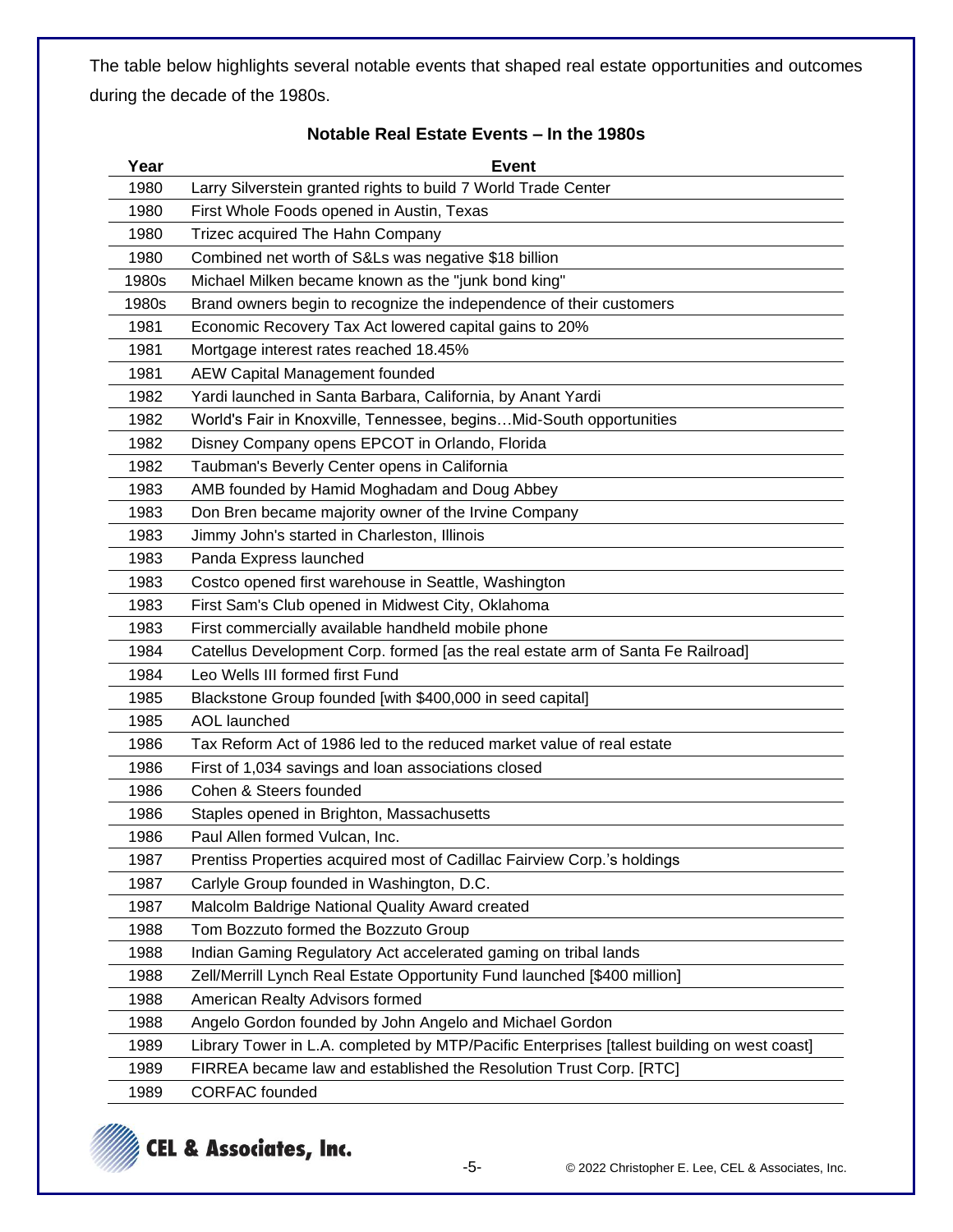# **Real Estate's Impact On Society – 1980s**

- 17% 18% mortgage rates in the early 1980s created the mid-1980s pent-up demand.
- Shift began from an asset-centric to financial-centric industry.
- Financial engineering, deal structuring, and the "capital stock" moved center stage.
- The Tax Reform Act of 1986 moved capital from a local to institutional platform.
- FIRPTA made U.S. real estate attractive to foreign capital.
- Local real estate firms began to lose market share to the nationals.
- National real estate search firms began to recruit from across the country.
- Immigration wave [Asia and Mexico] increased demand for rental housing.
- Rapid growth of the high rise in major cities as the service industry exploded.
- Workers no longer sought a "good job for life," creating significant market shifts.
- Dramatic decline in married couple households.
- The South became the destination of job creators and job seekers.
- Berlin Wall came down [11/9/89] opening Eastern Europe to real estate investors.
- Overbuilding [particularly office and retail] set the stage for the 1989 "bust."
- Manufacturing shifted overseas, while warehouse/distribution assets flourished.
- Tim Berners-Lee formalized the World Wide Web.
- SXSW music festival formed 1987 in Austin, Texas...Burning Man founded 1986.
- Overbuilding caused vacancy rates to climb.
- Dramatic rise of women in the workforce.
- Boomers were attracted to vibrant, 24/7 cities.
- Black Monday [10/19/87] shifted real estate from making to protecting money.
- Over 50% of manufacturing jobs were outsourced to other countries.
- Technology shifted employment demand to "office and life science" jobs.
- Junk bonds [\$10 billion to \$189 billion between 1979 1989] spurred LBOs and mega-projects.

# **Mega Shift**

The bifurcation of the real estate industry [national vs. local, institution capital vs. friends and family capital, and large vs. small assets] began in the 1980s. The emergence of the regional partner, use of spreadsheets, and financial engineering drove unprecedented growth…but the real estate industry's control of outcomes began to pivot. Control was now increasingly with the capital, not the real estate entrepreneur…leading to greater use of analytics, metrics, and the eventual digitization of real estate in the 1990s.

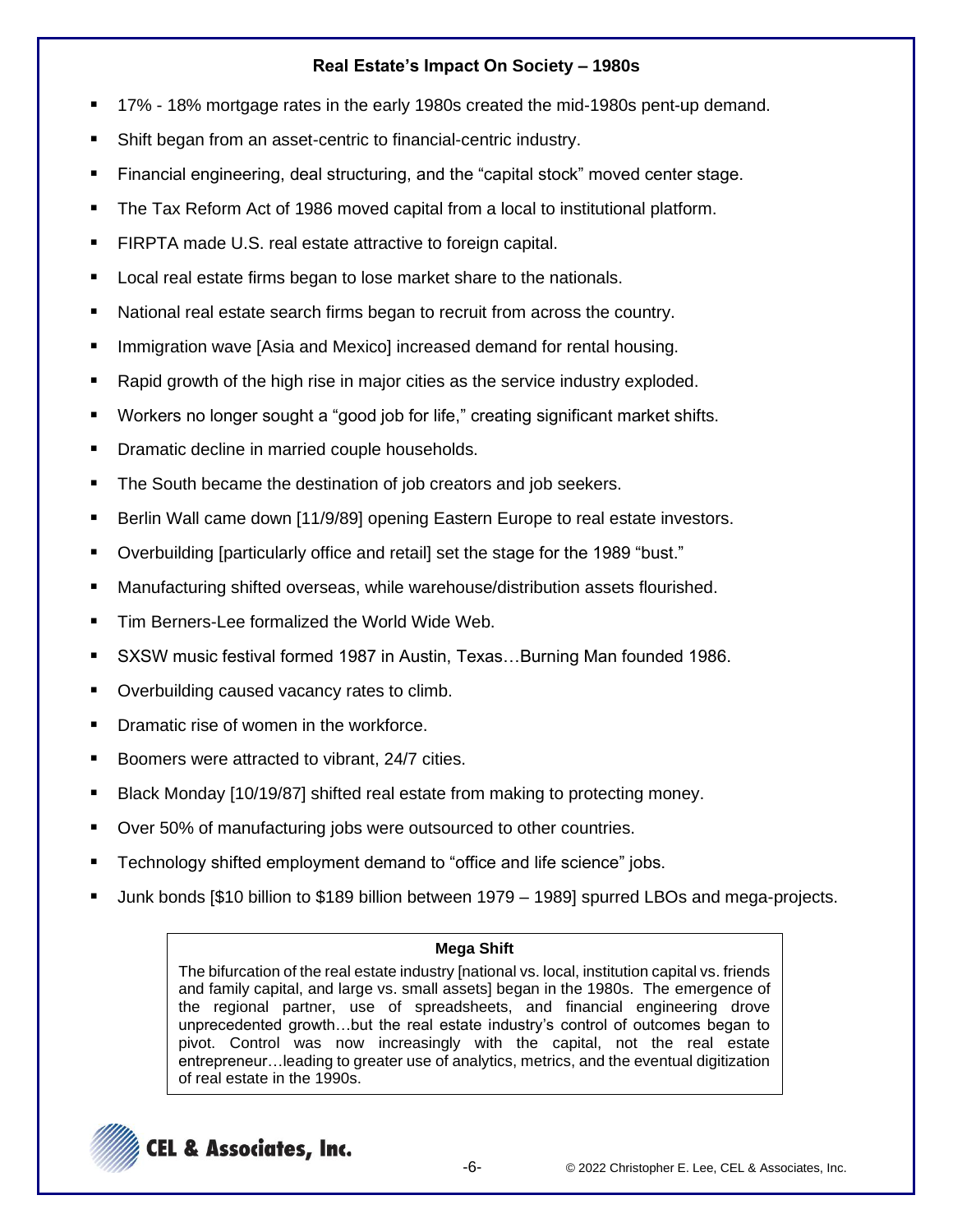In addition, a focus on money, power, social image, and accoutrements of success resulted in the beginning of culture and values wars. **The decline of family values and the nuclear family created a demand for rental housing as single-parent families struggled to "keep pace."** The multifamily sector grew dramatically. The 1980s also saw a boom in gated communities, the Low-Income Housing Tax Credit [LIHTC] was created in 1986 and FIRPTA legislation passed in 1980. The Resolution Trust Corporation [RTC] was formed [1989] to liquidate nearly \$400 billion of thrift assets…creating unprecedented acquisition opportunities for capital-rich real estate investors.

Costco [1983] and Staples [1986] emerged during this decade offering "bulk discounts." The first collateralized mortgage obligation [CMO] was created in 1983, opening the door to a rapid growth in mortgage-backed securities, collateralized debt obligations, and the subprime mortgage rating arbitrage…which eventually would lead to the financial crisis of 2007 – 2010. **FIRREA was passed in 1989, placing new lending and appraisal rules on real estate lenders**. **In 1989 CB Commercial was bought from Sears, setting the stage for the eventual 1998 name change to CBRE**. The Russell 2000 Index was created in 1984 highlighting small cap companies.

Club stores emerged, cell phones became the "new way of communicating," and secondgeneration light rail systems were inaugurated in the 1980s, starting with San Diego in 1981. **The 1980s were truly the go-go/halcyon years for the real estate industry**. **Spurred by a fire hose of capital, favorable demographics, a pro-growth federal government and generous tax incentives, the real estate industry and its historical icons grew dramatically**. Impacts of leaders such as Trammell Crow, Gerald Hines, Ernie Hahn, Jim Rouse, Sam Zell, Tom Cousins, Henry Segerstrom, Henry Miller, Harry Frampton, Fritz Grupe, Bill Cooper and Mack Pogue, among others set the tone for the 1990s **as real estate moved into a preferred asset class for investors worldwide**. **The era of the local developer began its rapid decline in the 1980s,** also when real estate began to lose its soul and control over outcomes. Capital financial engineering and investment metrics [vs. occupier/user metrics] began to reign supreme. **The 1980s truly changed and restructured the real estate industry into the institutional mega capital sector it has become today**.

### **1980s & Real Estate…What Did It Mean?**

**Greed plus willing collaborators [banks, thrifts, Wall Street] became the perfect storm for the real estate industry**. **Reputations were made and lost in the 1980s.** The impacts of the "Me Generation" and the commoditization of real estate moved the industry further away from its roots. While industry mission statements sounded good, the impact of relinquishing control to capital began in earnest during the 1980s. The supply-side economic policies of the 1980s were instrumental in emerging from the malaise of the 1970s. The end of the Cold War and the emergence of the global Internet meant the era of "local knowledge" was rapidly disappearing. The global economy, international investors and accelerated institutional allocations to real estate required regional and

# **CEL & Associates, Inc.**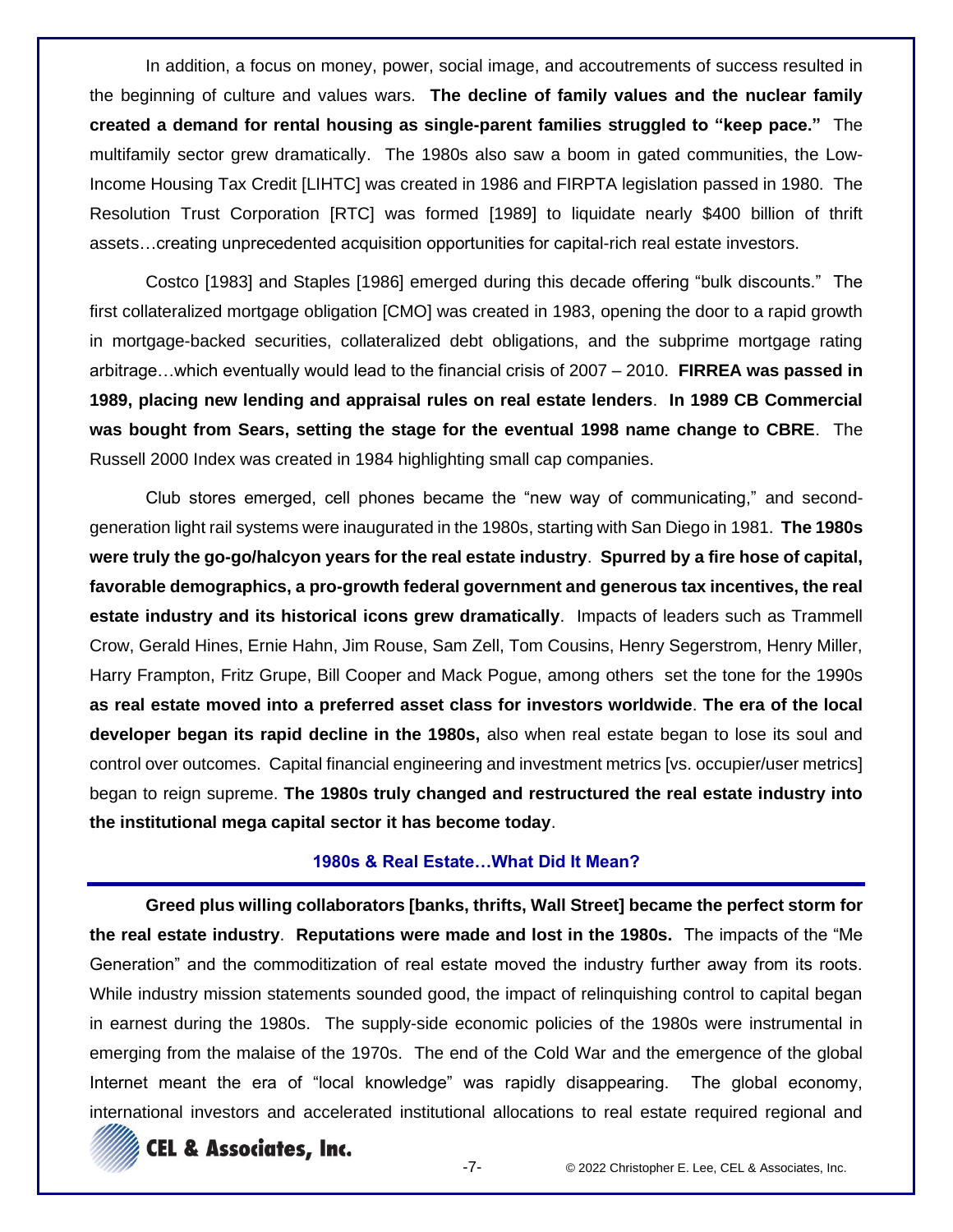national platforms to compete. However, **the decline of the untethered "local/regional" owner of real estate in the 1980s would have negative repercussions over the next 30 years**. The 1980s did, however, produce more iconic real estate leaders than any other decade in recent history.

## **The 1990s… Real Estate Responds To The Digital Transformation**

**The 1990s was a decade of digital transformation for the real estate industry as technology began to shape the demand for real estate**. Between 1990 and 1997, 114 new equity REITs were created. New Plan became the first public REIT to achieve a \$1 billion equity market capitalization. In 1992, Taubman Centers completed the first publicly traded UPREIT. In 1993, the Omnibus Budget Reconciliation Act made it easier for pension plans to invest in REITs. Simon Property Group went public in 1993. In 1997, AMB Property Corporation completed the first successful roll-up of multiple private portfolios into a single, publicly traded REIT. Bob Faith created Greystar in 1993, and CBRE became a public company in 1996.

**Real estate and the real estate industry were rapidly "going mainstream." The legacy founders and entrepreneurs of the 1970s and 1980s were going public, consolidating and incorporating indices and benchmarks into their performance criteria**. In some cases, going public was a more convenient option than going bankrupt. The monetization of enterprise value and the shifting of risk to "Shareholders" accelerated in the 1990s.

The 1990s was a decade during which the parents of the Baby Boomers [the GI Generation] began to depart the workplace. **The fabric holding families and communities together was being replaced by technology, financial engineering, unrealized promises and inner-directed Baby Boomers. In the 1990s, America began to shift its financial resources from the future to the present**. The GI Generation became the welcome recipients, the Baby Boomers became the suppliers, and the younger generations [who had no say] became the "bill payers" for careless deficit spending. The seeds of "generation cynics" for the Gen Xers began in the mid-1990s as they sought hope and change but could not bypass the aging GIs and in-control Boomers. Many embraced the "blame game" and frequently pointed to the real estate industry as a disrupter of an "easier, less stressful" life.

CBRE acquired Westmark Realty Advisors [1995], L.J. Melody & Company [1996], and property/corporate facilities leader Koll Real Estate Services [1997]. CB Commercial acquired REI Limited [1998]. Jones Lang Wootton Companies merger with LaSalle Partners [1999] created Jones Lang LaSalle ["JLL"]. In 2008 JLL would acquire the Staubach Company. In 1994 Cushman & Wakefield ["C&W"] worldwide partnership was formed. In 2001 C&W would acquire Cushman Realty Corporation bringing John and Louis Cushman back into the firm. HFF was sold in 1999 to the Lend Lease Group [20 years later JLL would acquire HFF]. Grubb & Ellis in 1997 was ready to peak [it would file for bankruptcy in 2012].

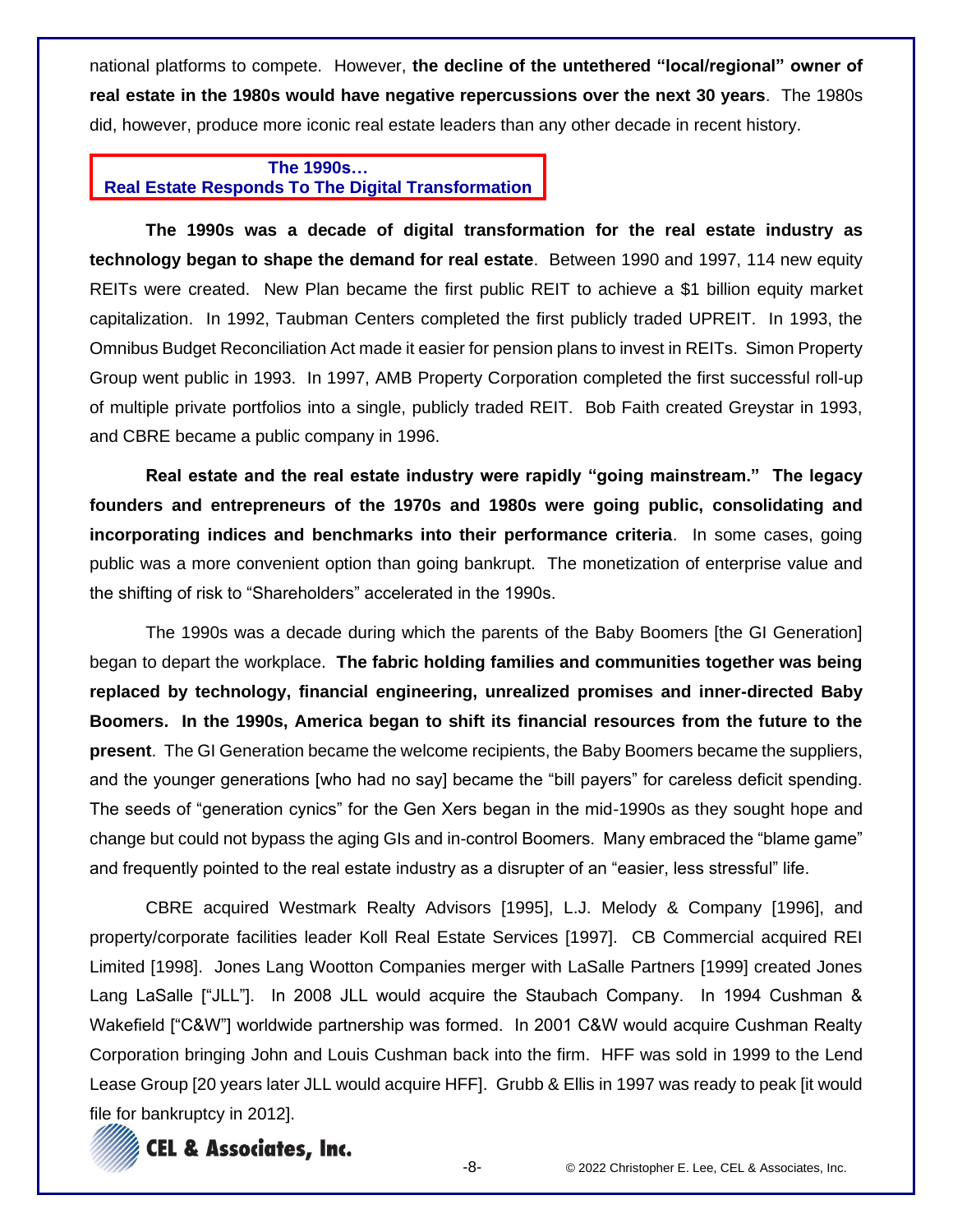The following table highlights several notable events that shaped the real estate industry in the 1990s.

## **Notable Real Estate Events – In the 1990s**

| Year  | <b>Event</b>                                                                                |
|-------|---------------------------------------------------------------------------------------------|
| 1990  | Insignia formed by Andrew Farkas [became a REIT in 1996]                                    |
| 1990  | Apollo Global Management founded                                                            |
| 1990  | <b>Bill Sanders formed Security Capital Group</b>                                           |
| 1991  | Starwood Capital Group formed by Robert Faith and Barry Sternlicht                          |
| 1991  | Colony Capital founded by Tom Barrack, Jr.                                                  |
| 1991  | Merrill Lynch successful \$130 million initial offering for Kimco Realty Corp.              |
| 1992  | Mall of America opened                                                                      |
| 1992  | Taubman Centers created first UPREIT                                                        |
| 1993  | Greystar founded                                                                            |
| 1993  | Gables REIT formed, and Carr Realty became a REIT                                           |
| 1993  | Carried interest affirmed by IRS                                                            |
| 1994  | Crown Castle International REIT formed                                                      |
| 1994  | Amazon founded in Bellevue, Washington                                                      |
| 1994  | NAFTA became law                                                                            |
| 1994  | Crescent Real Estate Equities founded by John Goff                                          |
| 1994  | Walton Street Capital founded by Neil Bluhm and other JMB Realty executives                 |
| 1995  | Rockwood Capital formed                                                                     |
| 1995  | Waterton formed by David Schwartz and Peter Vilim                                           |
| 1995  | RTC sunsets [\$160 billion cost]                                                            |
| 1995  | Lone Star Funds founded by John Grayken                                                     |
| 1995  | Oaktree Capital Management founded                                                          |
| 1996  | 25 <sup>th</sup> anniversary celebration at Disney World                                    |
| 1996  | First REI flagship store opened in Seattle                                                  |
| 1996  | Expedia founded as a division of Microsoft                                                  |
| 1997  | Microsoft saved Apple from bankruptcy                                                       |
| 1997  | ProLogis incorporated                                                                       |
| 1997  | Trizec acquired controlling interest in the Sears Tower                                     |
| 1997  | Lubert-Adler founded                                                                        |
| 1997  | Zell/Equity Office acquired Beacon Properties [\$3 billion]                                 |
| 1998  | AvalonBay REIT formed                                                                       |
| 1998  | RealPage founded with the acquisition of Rent Roll, Inc.                                    |
| 1998  | Google launched                                                                             |
| 1998  | HFF formed via merger, and in 1999 was sold to the Lend Lease Group                         |
| 1998  | Fortress Investment Group created                                                           |
| 1998  | Beacon Capital Partners founded                                                             |
| 1999  | Preston Butcher founded Legacy Partners                                                     |
| 1999  | LaSalle Partners and Jones Lang Wootton became JLL                                          |
| 1999  | ATM annual transactions exceed \$1 billion                                                  |
| 1999  | HUD policy to provide \$2.4 trillion in mortgages over next 10 years for affordable housing |
| 1990s | Approximately 92 REITs formed                                                               |

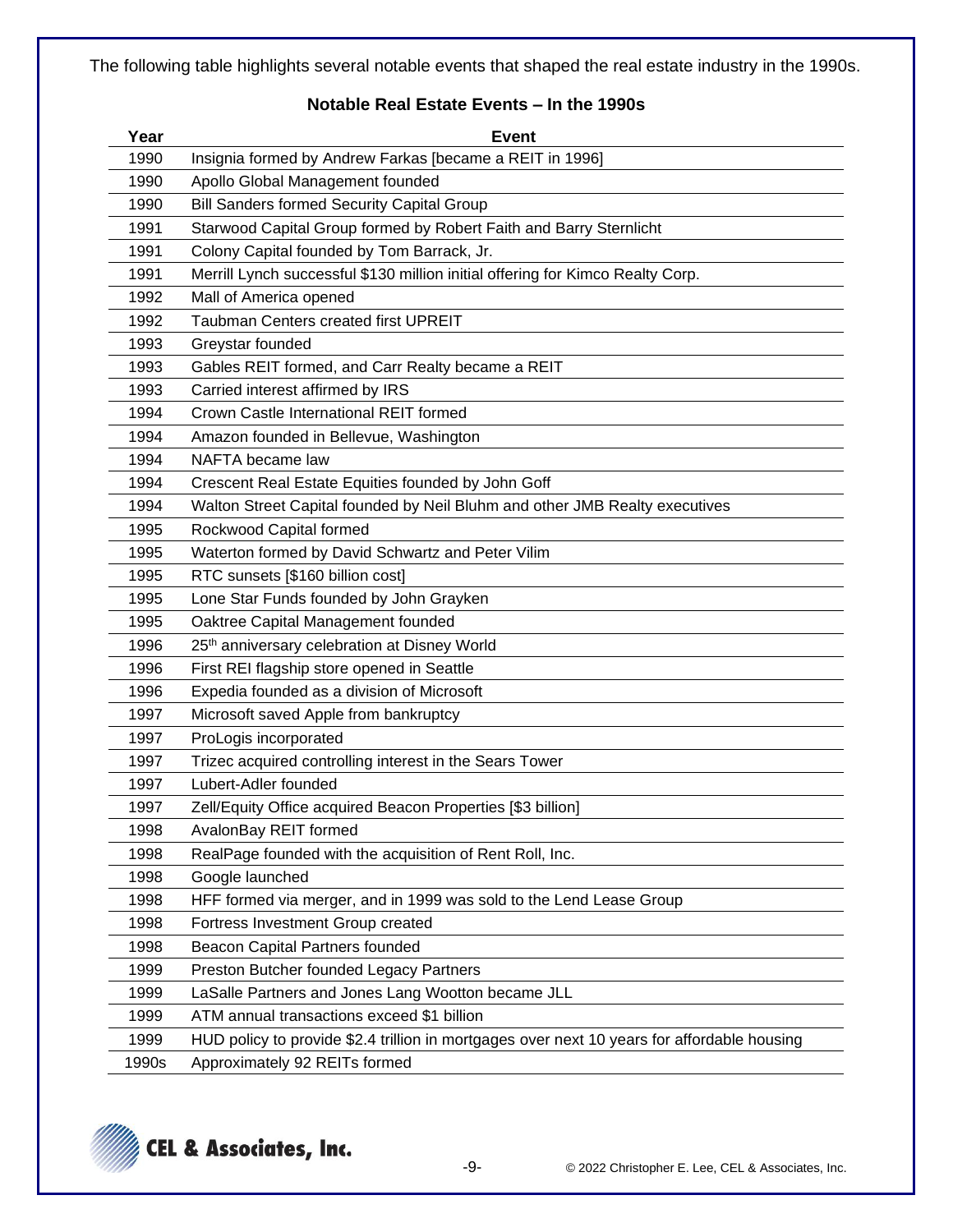Millennials were voracious readers of J.K. Rowling's *Harry Potter* series, Michael Crichton's *Jurassic Park*, and Tracy Chevalier's historical novel, *Girl With a Pearl Earring*. Other authors [Danielle Steel, Sidney Sheldon, and Stephen King] shaped social conversations. Escapism movies like "Titanic, "Jurassic Park," and "Independence Day" would become the highest grossing films of the 90s. Some of the most popular television shows included "Roseanne," "Frasier," "Twin Peaks," and "The Simpsons."

In 1989, **Sir Timothy John Berners-Lee, an English computer scientist, invented the World Wide Web** and wrote the first Web browser in 1990. Now everyone could be connected to share information and communicate. **The 24-hour news cycle began in the 1990s. GPS went fully operational in 1993, alternative media grew dramatically, and for many, every day contained an announcement of "must have" new technology.** Steve Jobs made a dramatic return to Apple in 1997 as the Information Age began [also known as the Digital Age]. The Tax Payer Relief Act of 1997 lowered the top margin capital gains tax and created a tsunami of investments in "Tech Start-Ups." **Cities/markets such as Austin, Boston, Silicon Valley, Seattle, Portland, Denver, Southern California, and Northern Virginia grew dramatically as the American digital transformation surged**. In 1997 Amazon launched its distribution network with two fulfillment centers [Seattle, WA, and New Castle, DE]. By January 2021, Amazon would have 809 active facilities in the U.S. totaling around 271 million square feet. The electric car movement began in the early 1990s. The first commercial lithium battery was released in 1991. The Human Genome Project was launched in 1990, streaming videos became available in mid-1990s, and generational politics emerged. **The rise of multiculturism, however, created cultural and demographic divides that unfortunately exist today**. Capital and financial/deal structuring grew dramatically in the 1990s as illustrated in the table below.

| Apollo Global Management       | 1990 | <b>Walton Street Capital</b>      | 1994 |
|--------------------------------|------|-----------------------------------|------|
| <b>Colony Capital</b>          | 1991 | <b>Westbrook Partners</b>         | 1994 |
| Morgan Stanley Real Estate     | 1991 | Lone Star Funds                   | 1995 |
| <b>Starwood Capital Group</b>  | 1991 | <b>Oaktree Capital Management</b> | 1995 |
| Praedium Group                 | 1991 | Rockwood Capital                  | 1995 |
| <b>KBS</b>                     | 1992 | <b>Ares Real Estate Group</b>     | 1997 |
| <b>AXA Investment Managers</b> | 1994 | <b>Beacon Capital Partners</b>    | 1998 |
| <b>CIM Group</b>               | 1994 | <b>Fortress Investment Group</b>  | 1998 |
| DRA Advisors*                  | 1994 | LaSalle Investment Mgmt.          | 1999 |

### **The 1990s Capital Markets Era Partial List of Companies Formed**

| <b>Walton Street Capital</b>      | 1994 |
|-----------------------------------|------|
| <b>Westbrook Partners</b>         | 1994 |
| Lone Star Funds                   | 1995 |
| <b>Oaktree Capital Management</b> | 1995 |
| Rockwood Capital                  | 1995 |
| <b>Ares Real Estate Group</b>     | 1997 |
| <b>Beacon Capital Partners</b>    | 1998 |
| <b>Fortress Investment Group</b>  | 1998 |
| LaSalle Investment Mgmt.          | 1999 |

\* Became privately held.

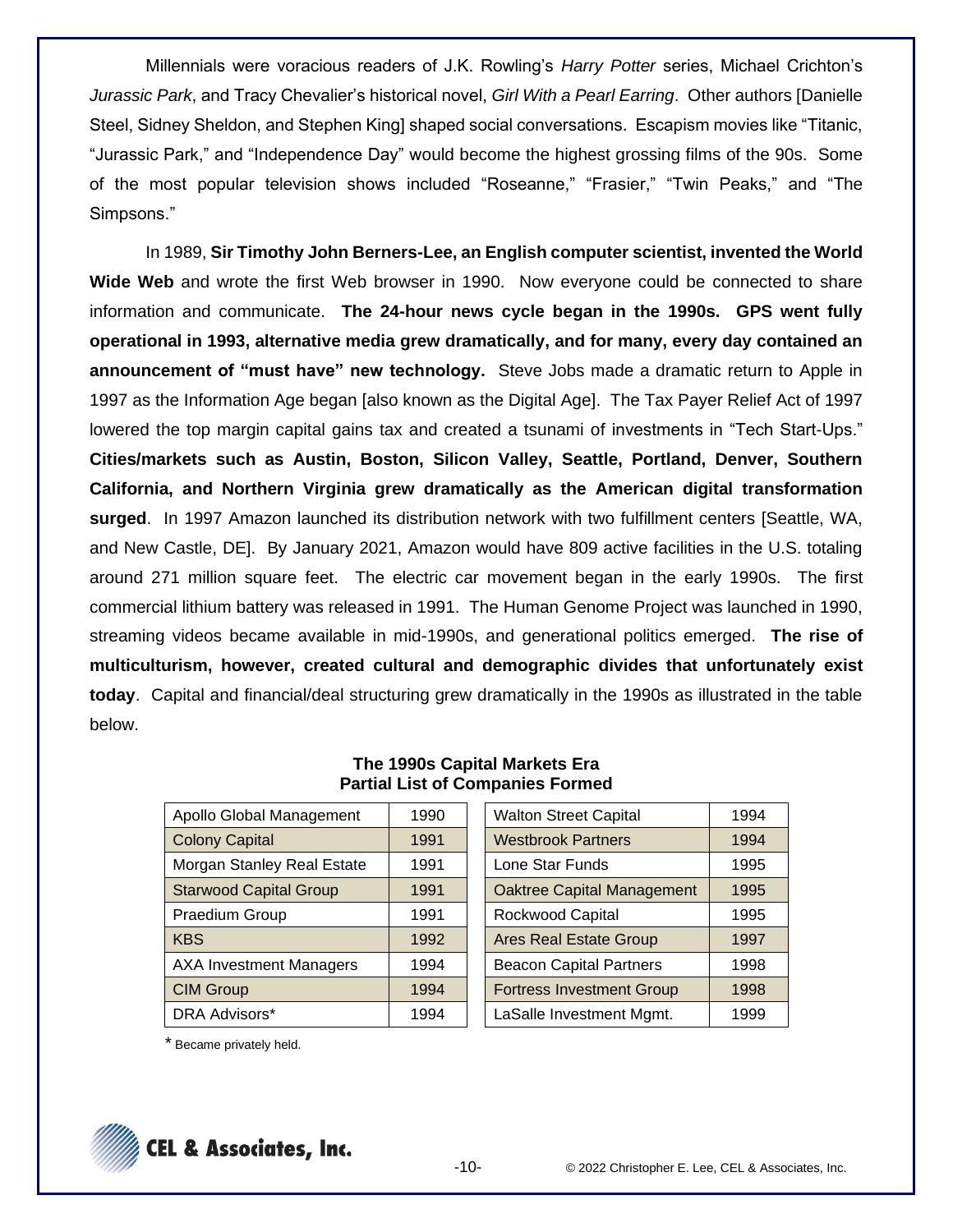**Office space designs in the 1990s focused on collaborative settings and open floorplans. Business casual became a five-day-a-week option**. Computers, cell phones and other technologies began to shift work patterns. **Work followed the worker, and space, less relevant, became networking/gathering places**. Because many in the real estate industry focused solely on the four walls [size, age, location, value, returns] as the decision criteria for a growing institutional capital base, **the opportunity to shape outcomes became more of a catch-up exercise in an evolving digital world**.

Americans in the 1990s with their newly found "tech freedom" began to seek markets where similar creative class workers resided [Austin, Raleigh, Seattle, Denver, Portland, Silicon Valley]. As **the workforce in the 1990s became mobile, cities and real estate owners/operators began to change**. Office and apartment buildings launched an arms race to provide new and expanded services and amenities. Startups and the emerging "tech industry" shifted demand variables. However, many local/regional developers could not meet the infrastructure investments needed to remain competitive. Institutional capital, funds, and private equity shifted real estate investing in the 1990s from back-of-theenvelope/instincts to mountains of spreadsheets and data analytics. **The 1990s spelled the beginning of the end for many local/regional developers**. As Aristotle said, "Men come together in cities in order to live: they remain together in order to live the good life." However, great cities require order and a definition of shared purpose. In the 1990s capital, returns and financial metrics were primary drivers of "city-based" real estate. Iconic leaders like Jim Rouse, Rob Maguire and many others were being replaced by Wall Street financial engineers.

By the 1990s best selling books by such authors as Tom Clancy, Tom Wolf, Michael Crichton, Stephen King, Robert Ludlum, and John Grisham reflected a changing society where the dawn of a new millennium free of conflict and an anticipation of the "best is yet to come" shaped societal beliefs and behaviors. The Berlin Wall and Communist Soviet Union had fallen [*Perestroika*], global conflicts were at a low point, and "moving forward" was the daily mantra. **The 1990s were a decade when people still met, dropped by the house and "hung out,"** *before* **the proliferation of cell phones, texting, and social media.** Television shows like Friends, Full House, The Fresh Prince of Bel Air, Fraser, and Seinfeld highlighted social interaction, connectivity, and collaborative experiences.

Reality TV was introduced in the 1990s bringing "in the moment" real life experiences into American households. Talk radio in the 1990s changed the way many Americans received their news. The real estate industry began to slowly explore and utilize "electronic" or "digital" marketing venues. New communication mediums [e.g., social sites and blogs] were beginning to emerge. **Space, for the first time, began to share relevance with the new digital and global web.** The real estate industry was unprepared and quiet as many motion pictures depicting the "evil developer" became popular [Dirty Work and the Education of Allison Tate].

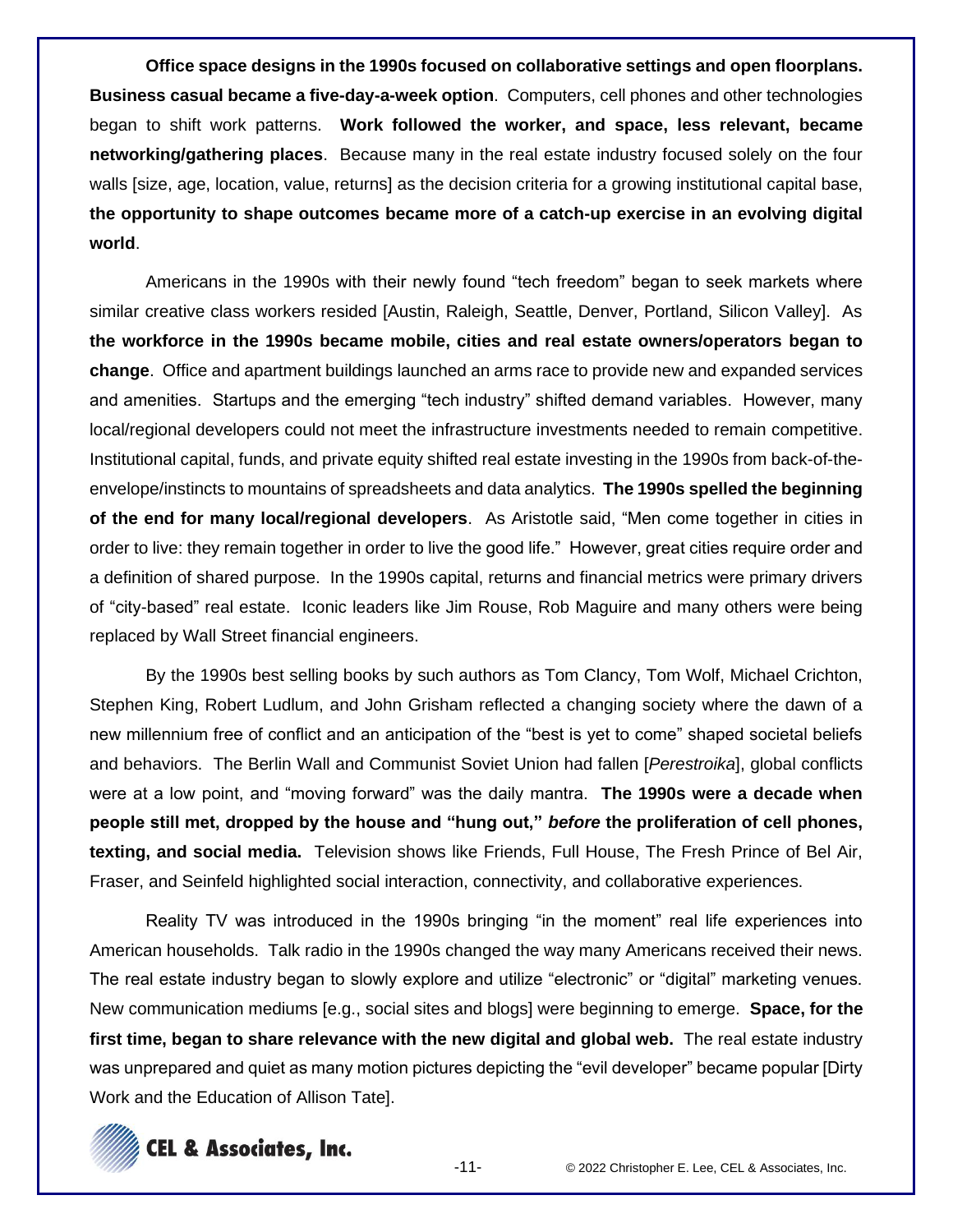The 1990s began to see the emergence of political tribalism that shifted market dynamics, many of which have become discernable differences in the 2020s. Multiculturalism, conformity of thought, and economic freedom began to shape, reshape, and disrupt many parts of the country. The rise of Texas, Georgia, Florida, the Carolinas, Tennessee, and Virginia were a result of 1990s structural shifts. Real estate followed demand and "where capital wanted to be."

**In the 1990s, the Boomers began to "return to their roots," seeking redemption via shared community values**. In 1998 McKinsey & Company introduced the term "talent" into the lexicon of corporate speak. Firms began to replace the Director of Human Resources with a Director of Talent Management, although talent management was identical to capital management…anticipate or identify the need and fill it. The pursuit of talent, unfortunately, was done within a remaining hierarchical, bureaucratic, "that-is-the-way-we-have-always-done-it" corporate structure, so the battle for talent in the 1990s was a misnomer. **Real estate companies discovered that the desired collaborative impact of teams did not work with high-priced talent, prima donnas and lone rangers**.

The Brady Handgun Violence Protection Act, 1993, Violent Crime Control Bill, 1994, legalization of marijuana, California Proposition 215 [1996] and the Taxpayer Relief Act [1997] were attempts to protect and reclaim communities. **The Boomers in the 1990s, along with willing Xers and Millennials, introduced craft beer, coffee bars [Starbucks and Peets Coffee grew dramatically], farmers' markets, renewed focus on fitness and health, and a passion for "luxury fever."** The Million Man March in 1995 attracted attention to the future of Black Americans. Gay and lesbian rights moved to center stage, and **an emerging cultural values conflict began**.

The housing bust of the late 1980s trailed into the 1990s. Real U.S. home prices did not bottom out until 1997, down 14% from their peak in 1989. **Following the crash of the late 1980s, institutional investments in real estate grow dramatically**. The CoStar IPO occurred in 1998 [today's market cap is around \$25 billion]. The 1991 Gulf War may have triggered the recession that year, although restrictive monetary policies and the savings and loan crisis could also be blamed. By 1993 the U.S. economy had returned to its 1980s level of growth.

**Real estate in the 1990s chased the digital economy**. Amazon [1994] set the stage for a nearly 30-year growth in warehouse/distribution assets. ADA legislation in 1990 imposed accessibility requirements that impacted most real estate assets. Deferred taxes on carried interest until a realization event was affirmed by the IRS in 1993. Every state now offered/had limited liability [LLC] structures, and **Ethan Penner was central to the founding of CMBS. Real estate in the 1990s became an accommodation of capital as financial engineering, deal structuring, and the institutionalization of assets accelerated**. Real estate investment/advisory firms [Starwood Capital, Beacon Capital Partners, Lone Star Funds, and Oaktree Capital Management, among many others] grew rapidly in the 1990s. Axiometrics was founded in 1994 to serve growing institutional capital data needs.

# **CEL & Associates, Inc.**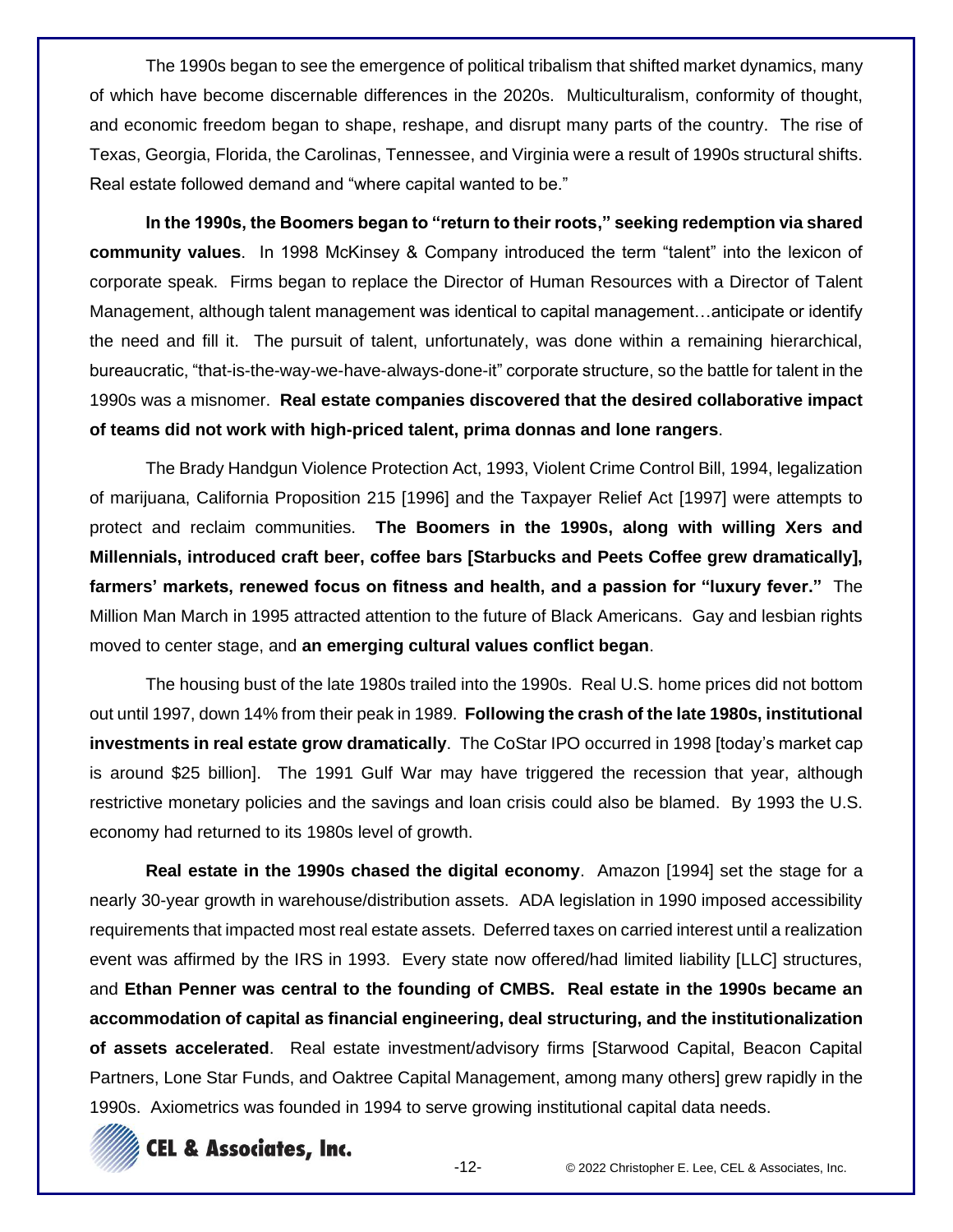# **Real Estate's Impact On Society – 1990s**

- Major real estate services companies went global.
- First online retail transaction [1994] occurred, reshaping consumerism.
- Amazon founded in 1994 accelerated e-commerce and logistics growth.
- The 1989 recession accelerated institutional capital into real estate.
- First half of 1990s was a correction/rebalancing of real estate portfolios.
- Mall of America opened, ushering in a wave of mega malls.
- High tech began to shape many key markets.
- The freelance worker emerged, making location less relevant.
- Las Vegas Mega Resort boom had large corporate ownership.
- Southwest Airlines dramatically expanded Dallas presence.
- "Survive to 95" slogan became the mantra for many.
- REITs growth unprecedented [\$8.4 billion mkt. cap 1990...\$140 billion mkt. cap by 1999].
- CMBS issuance grew dramatically.
- Consolidation accelerated, taking "local/regional" entrepreneurs out of the game.
- Capital markets demanded sophisticated data/analytics.
- Big Three Pharmacies had 10,000 outlets, many anchoring retail centers.
- Expansion of the warehouse-style home center chains.
- Rapid growth of fast-casual service model and gourmet coffee shops.
- Accelerated consolidation of the major grocery chains.
- Revitalization of American cities accelerated.
- Affordable housing emerged as a national priority.
- Ending of the Cold War along with the Internet created global real estate opportunities.
- Creation of eBay in 1995 moved retail from a place to a click.
- Founded in 1998, the search engine Google rendered space less relevant.

### **Mega Shift**

Real estate firms began to incorporate and acknowledge the integrated value of technology, generational shifts and institutional capital. Real estate was no longer a local/regional business as "deal size" mandated significant capital requirements. Capital was in control, setting the stage for real estate to become a place, not a destination, a transactional commodity vs. a transformative asset and an afterthought in societal priorities.

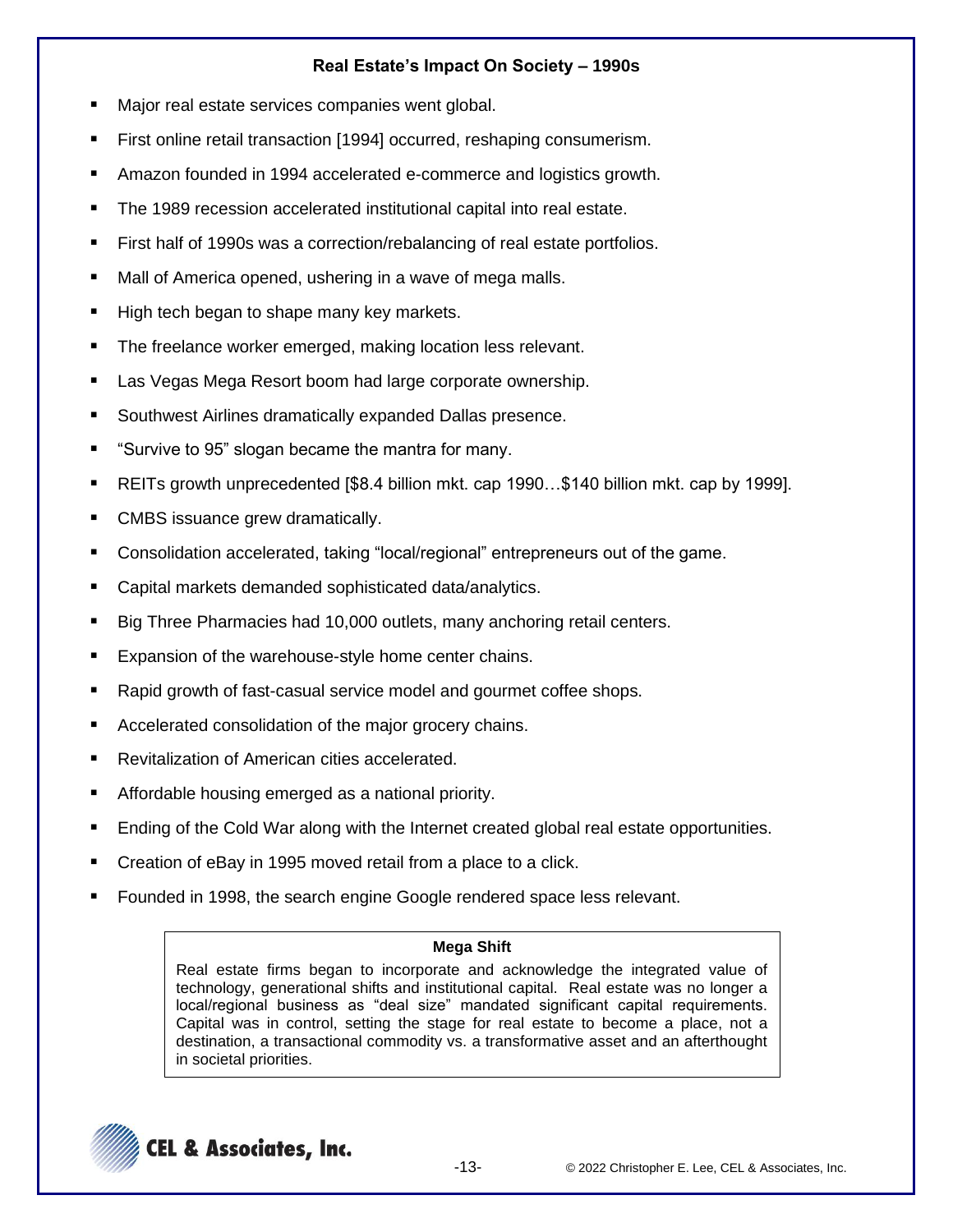The first World Trade Center bombing in 1993 suddenly placed real estate at the forefront of "protecting American workers," particularly office buildings, shopping centers, large residential complexes, and critical logistics facilities. **Real estate was moving from developing and managing four walls to ensuring the well-being of all inside those four walls**. Services, concern for workplace environments, amenities, and "the customer" became the business drivers for real estate providers. The balance between "working for the capital" and having "capital work for us" was becoming clearer as the institutional, life insurance, endowments, REITs, syndicators and funds took center stage. While the pivotal movement for the real estate industry occurred in the 1980s, **it was the decade of the 1990s that placed capital ahead of all other Stakeholders**.

### **1990s & Real Estate…What Did It Mean?**

**The 1990s introduced "mega" platforms**. From mega malls to mega casinos, from mega service providers to mega franchises, and from mega discount outlets to mega data, **the real estate industry bifurcated into two sectors…the nationals and the regionals**. Institutional capital sought the nationals, while syndication and high net worth investors defined the regionals. **The local real estate developer and service provider no longer had a competitive knowledge advantage**. The protective parent Boomers of the 1990s were raising a new generation of tech-dependent, culturally aware and environmentally sensitive children who would take real estate in a new direction by 2020. **In the 1990s real estate often recognized quantity over quality; biggest, talent, or most expensive over best community value add**; and number of events [sales, leases, square feet managed, etc.] over number of valued relationships. Wall Street had more influence over real estate's future than those vested with carrying the torch of former legacy leaders. **By 2000 capital would control the real estate industry**.

## **The 2000s… Real Estate Moves From Structure To Content**

Nothing, since the S&L crisis of the 1980s was as dramatic as the terrorist attack on the World Trade Center on September 11, 2001. **For the first time, the vulnerability of workers in high-rise and high-density workplace environments [i.e., real estate assets] became a priority**, not just for landlords and operators, but for governmental agencies and front-line workers tasked with "keeping America safe." Almost immediately, the impact of the new Transportation Security Administration ["TSA], travel restrictions, digital surveillance, and building emergency procedures became national priorities. The second Gulf War, infrastructure collapse during Hurricane Katrina, and climate change became top policy concerns. **Real estate, particularly office and retail assets, shifted from buildings to fortresses.**

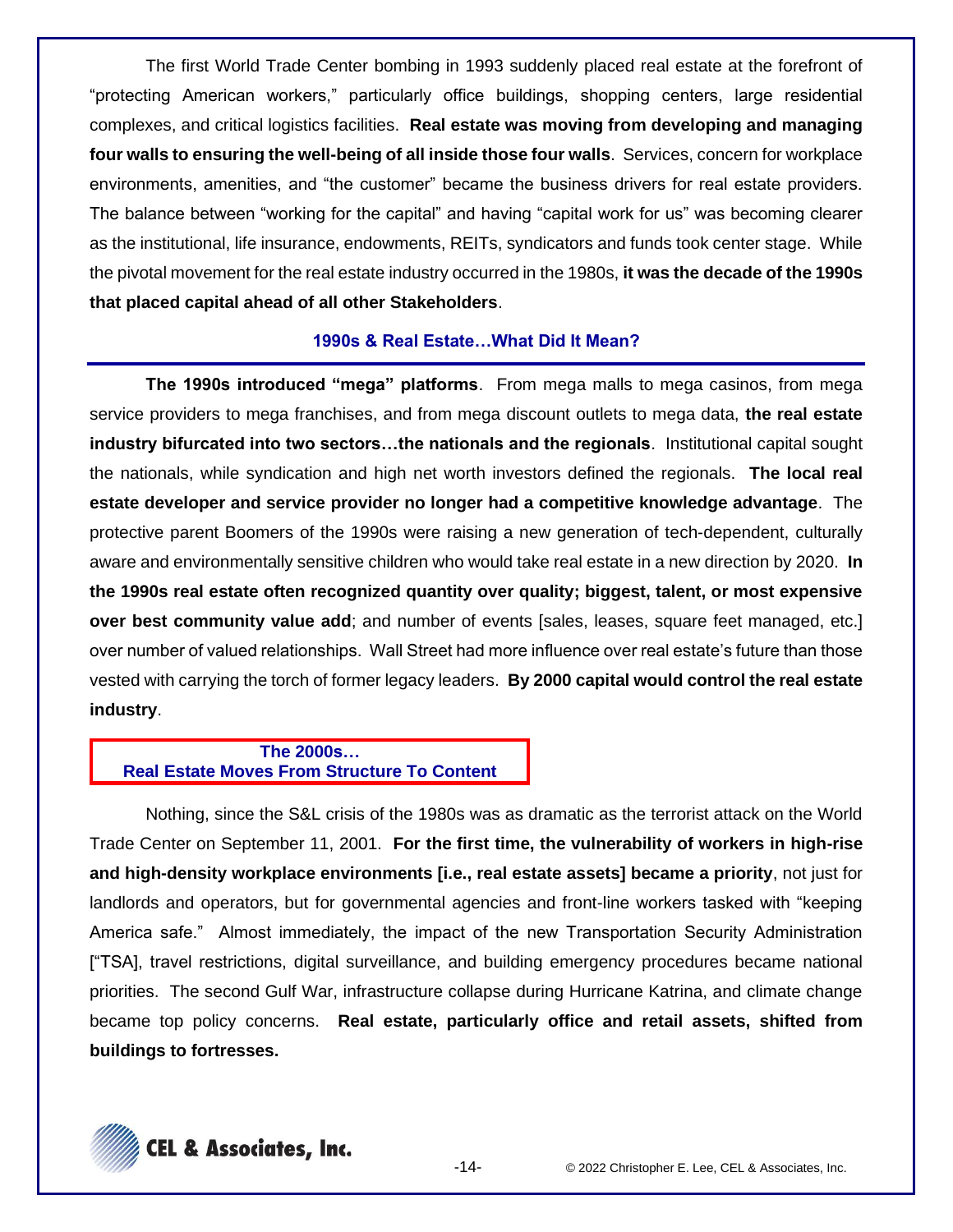In 1994 WebCrawler redefined the Internet with a robust, word-based search engine. Blogging, YouTube, Facebook, Twitter, and My Space became a virtual social network for many. Digital currency, a cashless society, streaming media, and Android technology emerged. The 24/7 economy, the formation of Uber [2009], Lyft [2012], Grubhub [2004], and Airbnb [2008] redefined space, location, accessibility, convenience, and consumerism. **Real estate moved from a destination to a network and launching pad. Apartments became communication hubs for millions of young workers [freelancers and employees]. Retail centers used technology to enhance the "experience."** Wikipedia [2001], Skype [2003], Facebook [2004], and YouTube [2005], created alternative ways of communicating, meeting, and working. Netflix [1997] had 4.2 million members by 2005. In 2007, Netflix introduced streaming, and changed the game. **Real estate became a place not a destination, and a hub not a single-purpose asset**. **It became a part of, not apart from, the network, and its dominance was being subjected to the impact of technology and digital economy.** 

The iPhone was released in 2007, and the first iPad came to market in 2010. The Blackberry, released in 1999, took hold as an email/pager. Some of the most innovative buildings in years were developed, including: The Tower at PNC Plaza in Pittsburg; Al Bahar towers in Abu Dhabi; Riviera TwinStar Square in Shanghai; Bow Tower in Calgary; and Mode Gakuen Spiral Tower in Nagoya, to name just a few. Design, environmental features, user amenities/services and innovation pushed the conservative limits of the 1990s. Culturally compatible buildings [Neves Museum in Berlin, High Line in New York City, Aqua Tower in Chicago, Bosco Verticale in Milan, and Smithsonian Museum of African American History in Washington D.C.] **focused on building microclimates, vertical campuses, customized experiences, and the importance of surrounding environs**. The Shed in Manhattan as well as Copenhagen's unique CopenHill that combines a waste-to-energy plant and a sports facility in the Amager section of Copenhagen, stresses the importance of carbon-neutral developments.

By the 2000s the *Harry Potter* books had become blockbuster movies, along with "Avatar," "The Lord of the Rings," and "Pirates of the Caribbean" as Millennials were attracted to the storylines in techdriven movies. *Who Moved My Cheese?* was the #2 best selling book in the 2000s, perhaps illustrating the swift-moving changes most were experiencing. Television shows like "The Office," "Friends," "Big Bang Theory," "How I Met Your Mother," and "Parks and Recreation" highlighted the change nature of what defined appropriate social norms. Millennials on the rise drove many cultural phenomena. *Time Traveler's Wife, Life of Pi, The Girl With the Dragon Tattoo, The Secret Life of Bees*, and *The DaVinci Code* entertained many as escapism, search for meaning, and individualization became popular pursuits. Non-fiction books like Malcolm Gladwell's *The Tipping Point*, Eric Schlosser's *Fast Food Nation*, *Freakonomics* by Steven Levitt, and one of my favorites, *The Invention of Nature* by Andrea Wulf **began to move environmental responsibility, work life balance, health and wellness, and personal responsibility to the forefront**.

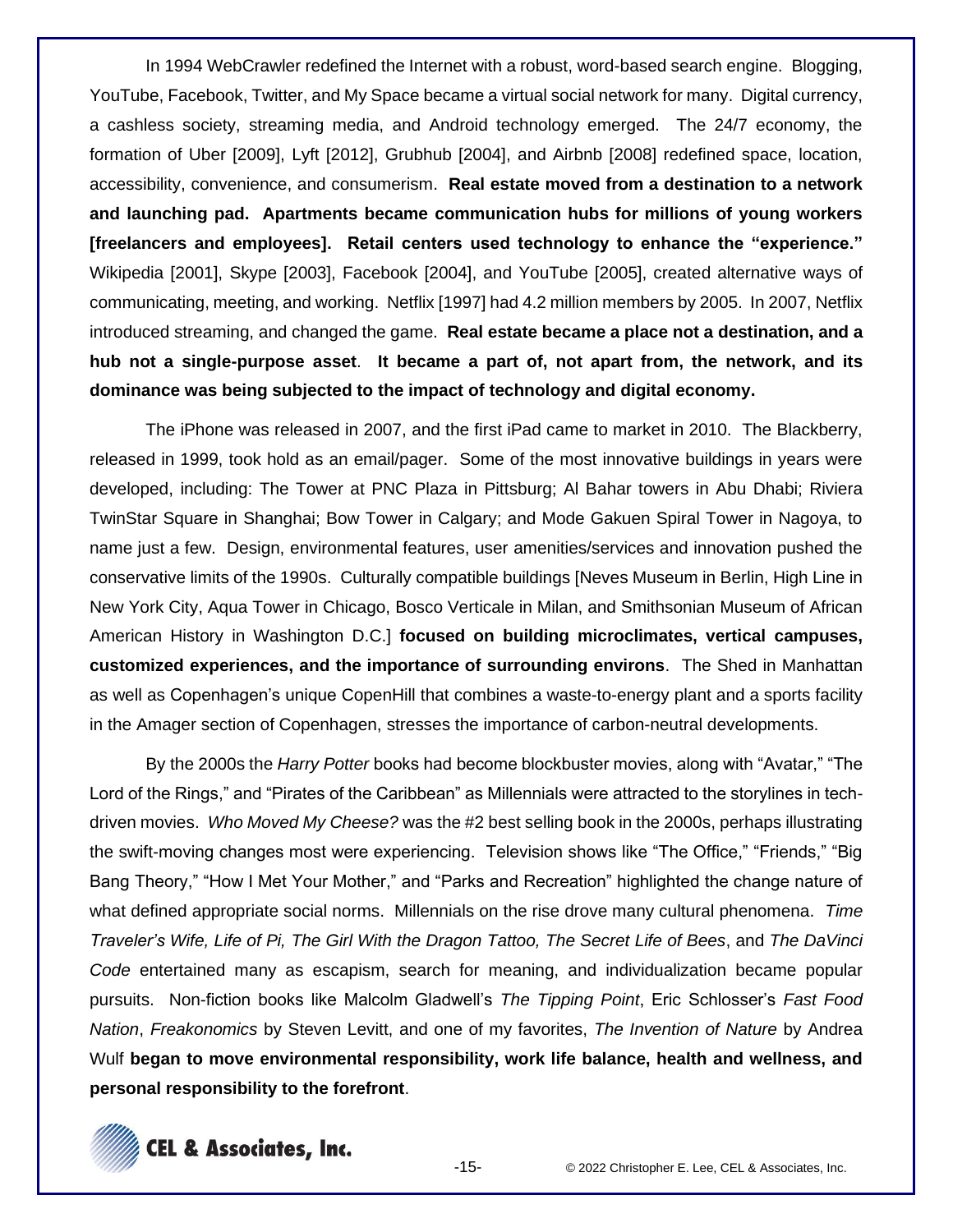The table below highlights events that shaped and reshaped the real estate industry.

## **Notable Real Estate Events – In the 2000s**

| Year    | <b>Event</b>                                                                 |
|---------|------------------------------------------------------------------------------|
| 2000    | Alliance Residential founded by Bruce Ward                                   |
| 2000    | Urban Shopping Centers sold to Rodamco [\$3.4 billion]                       |
| 2000    | Dotcom bubble collapse began March 10                                        |
| 2000    | HUD dedicated 50% of its business to low/moderate income families            |
| 2000    | First camera phone introduced                                                |
| 2000    | First UBS flash drive sold, enabling work to follow the worker               |
| 2001    | Lionstone founded by Dan Dubrowski, Tom Bacon and Glenn Lowenstein           |
| 2001    | Kennecott Land formed                                                        |
| 2001    | Enron filed bankruptcy                                                       |
| 2001    | U.S. Federal Reserve lowered Fed Fund rate from 6.5% to 1.75%                |
| 2001    | September 11 terrorist attacks on World Trade Center and Pentagon            |
| 2001-05 | Wikipedia [2001], Kazaa [2001], Skype [2003] and YouTube [2005] launched     |
| 2002    | Sarbanes-Oxley Act                                                           |
| 2002    | WorldCom and Kmart filed bankruptcy                                          |
| 2002    | Caruso's The Grove opened in Los Angeles                                     |
| 2004    | Digital Realty REIT formed                                                   |
| 2004    | U.S. homeownership reached all-time high [69.2%]                             |
| 2004    | Facebook founded                                                             |
| 2004-06 | U.S. Federal Reserve hiked interest rates 17 times to 5.25%                  |
| 2005    | Catellus merged into ProLogis                                                |
| 2005    | <b>Brandywine acquired Prentiss Properties Trust</b>                         |
| 2006    | Brookfield Properties and Blackstone acquired Trizec                         |
| 2006    | Riverstone Residential Group formed                                          |
| 2006    | CBRE acquired Trammell Crow [\$2.2 billion]                                  |
| 2007    | Blackstone acquired Equity Office [\$39 billion]                             |
| 2007    | U.S. subprime mortgage industry collapsed                                    |
| 2007    | Ameriquest went out of business [once largest subprime lender]               |
| 2007    | 2.2 million foreclosures filed [up 75% from 2006]                            |
| 2008    | Bank of America rescued Countrywide [\$4 billion]                            |
| 2008    | Bear Stearns collapsed [JP Morgan acquired]                                  |
| 2008    | Fannie Mae and Freddie Mac placed under conservatorship                      |
| 2008    | <b>Bitcoin created</b>                                                       |
| 2008    | Airbnb founded in San Francisco                                              |
| 2008    | Fed announced QE1 [purchased \$500 billion MBS and \$100 billion other debt] |
| 2008    | Circuit City filed bankruptcy                                                |
| 2008    | Avanath Capital Management founded                                           |
| 2008-09 | 6 million foreclosures filed                                                 |
| 2009    | Berkadia founded                                                             |
| 2009    | Greystar acquired JPI Management Services                                    |

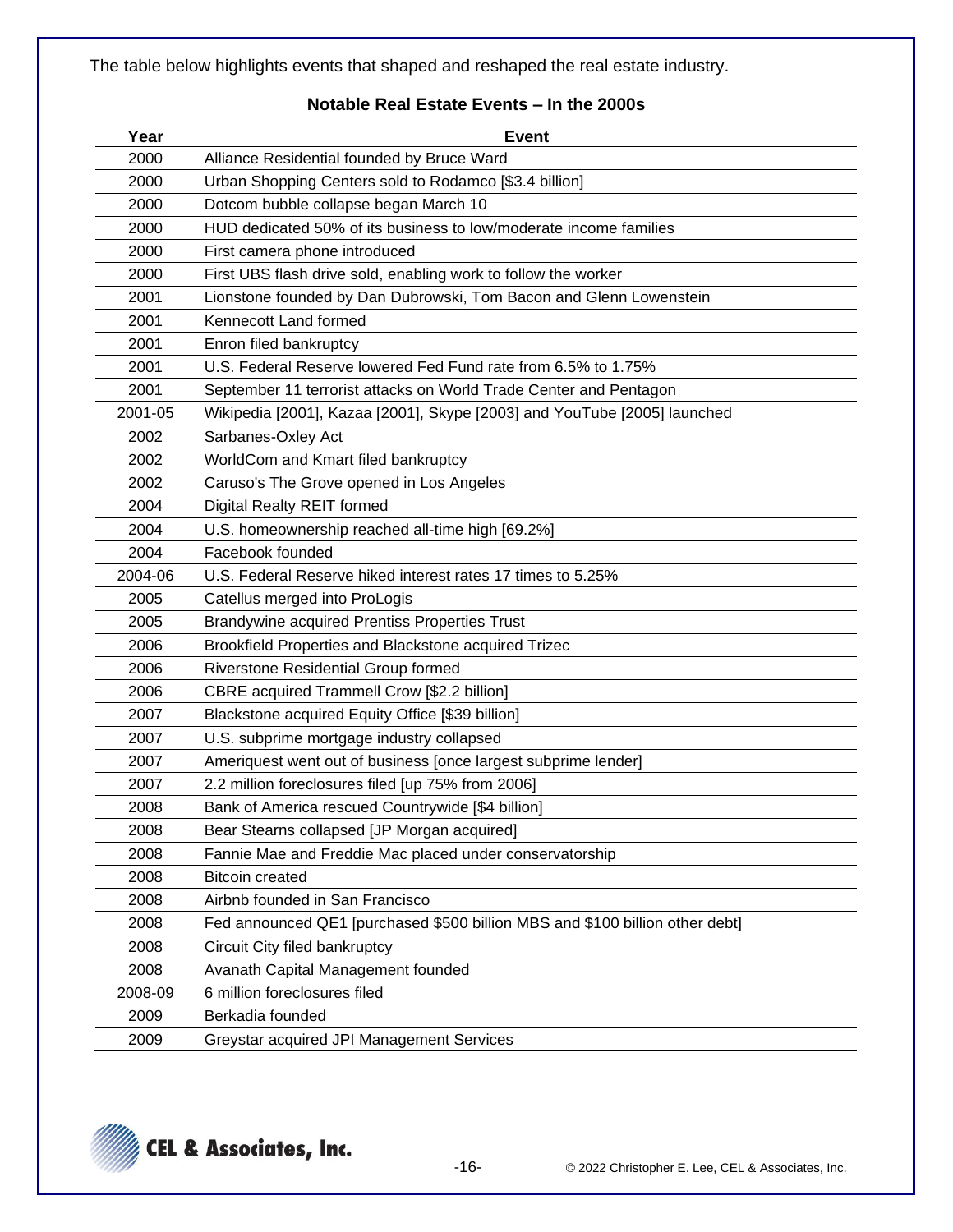Monthly Facebook users by 2010 had reached 608 million. By the 4Q of 2010, the number of Twitter users had reached 54 million [that total has risen to 396 million in 2021]. The real estate industry was not recognizing that space, consumerism, and communications did not require physical space. Amazon's revenues had risen to \$34.2 billion in 2010 [they are over \$469 billion in 2021]. Google's revenues in 2010 had reached \$29.3 billion [they are now over \$257 billion]. How Americans worked, the definition of work, and when and how people shop was undergoing massive change. Zoom was launched in 2011 just after the decade ended. However, the real estate industry had shifted to a "capital markets" game as consolidation, deal size, and guarantee obligations soared.

The democratization of media and the shift to a look-at-me generation began to raise the question, "what is real estate." Technology went mainstream and for the real estate industry, it was what was "inside the four walls that mattered more than the exterior four walls." The 2000 – 2009 period was an "all about me" time when real estate pivoted to embrace technology, connectivity, and the digitization of processes. Yardi, CoStar, Globe Street, and YieldStar became a part of not apart from the day-to-day activities of the real estate industry.

**The tremendous advancements of real estate as more than buildings was somewhat negated by the loss of the middle class**. A 2012 study by the Pew Research Center found that 85% of self-described middle-class adults indicated maintaining that status was more difficult in 2012 than a decade earlier. Median household income was far lower than 10 years earlier. Between 2001 and 2010, median net worth plummeted from \$129,582 to \$93,150. **From 2000 to 2014, "the share of adults living in middle-income households fell in 203 of the 229 U.S. metro areas,"** according to the Pew Research Center. While stable in size [consisting of approximately 120 million Americans], the middle class began to lose ground over the 2000 decade.

**Gen Xers began to exert their rising leadership states by reshaping office space design and functionality. Millennials brought the concept of freelance and independent contractor to the forefront**. **Office space became interactive and interchangeable**. The iconic corner office, long the career goal of Baby Boomers, was being cast aside by the "open office." CBRE would later introduce its Workplace 360 [in 2017], "transferring its offices into technology-enabled, paperless and flexible work environments." Many of CBRE's clients and competitors followed suit, led by design firms such as Gensler, HOK, SOM, NBBJ, and others. By 2020 COVID-19 would turn the open office upside down.

**The 2000s began an era of mergers and legacy exits** [JLL acquired Staubach, CBRE acquired Trammell Crow, Cushman & Wakefield acquired Cassidy Turley]. The influx of sovereign wealth funds accelerated the rapid shift from "local" investors to nameless "outside" investors. In 2020, for example, Korean investments in U.S. real estate were up 93% vs. 2019. Singapore investors increased their investments in U.S. real estate by 17%.

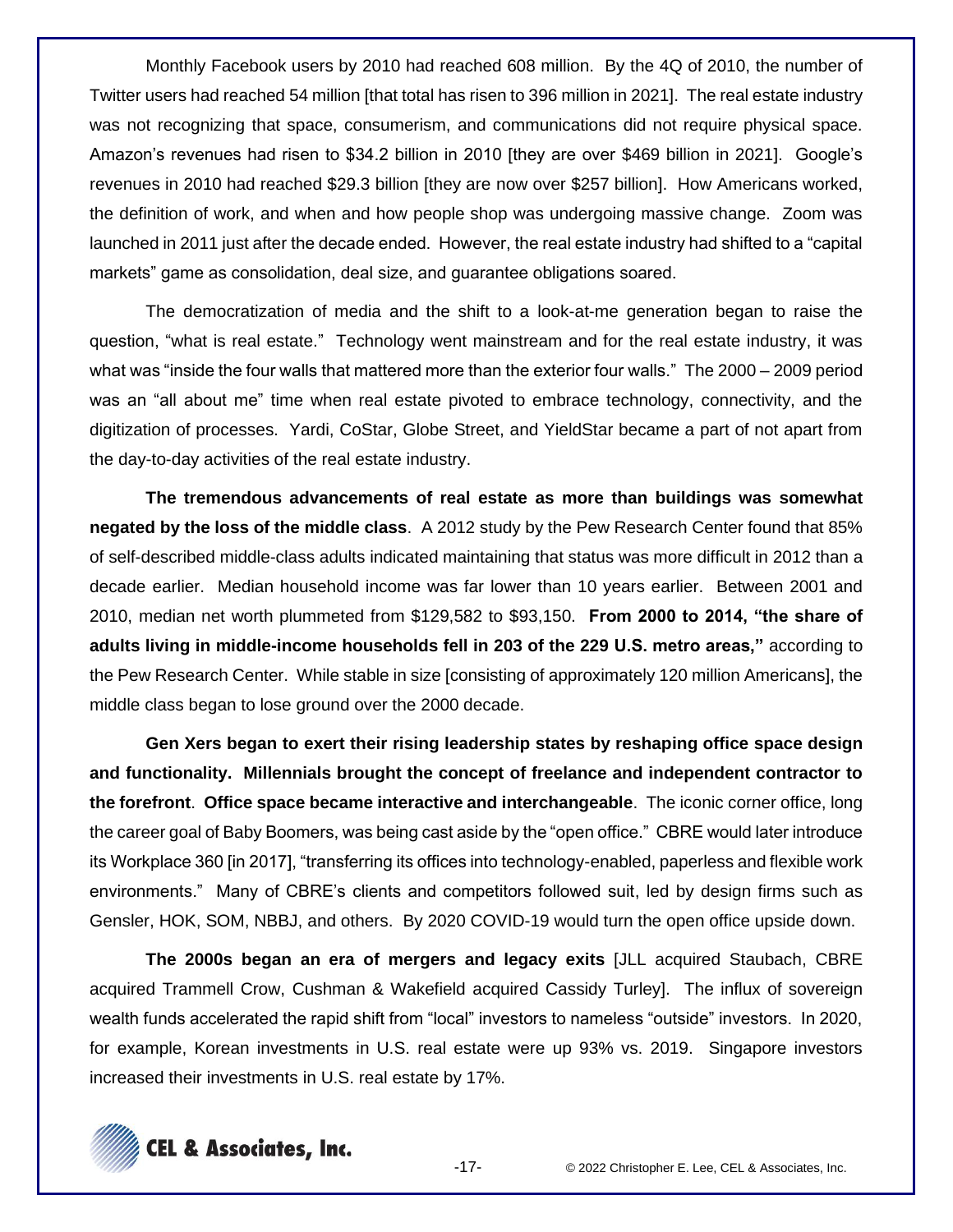# **Real Estate's Impact On Society – 2000s**

- 9/11 terrorist attacks moved building safety and security to the forefront.
- War on terror necessitated building owners transform operating procedures.
- Internet growth changed how real estate was transacted.
- Social networking altered talent management practices.
- China's breakthrough created a more dynamic global real estate marketplace.
- 2001 dotcom bubble crash caused the Fed to lower interest rates.
- Rise of environmentally friendly technology altered building designs/operations.
- Hybrid vehicles mandated docking stations in parking garages/lots.
- Text messaging enabled work to follow the worker 24/7.
- Smartphones made office space less relevant and shopping more convenient.
- Gmail, launched in 2004, opened the door to a paperless workplace.
- Internet commerce rose dramatically, altering the need for physical retail space.
- Digital cameras and mobile phones began to impact real estate brokerage.
- Taipei 101 became the tallest building at 1,667 feet  $[2004 2010]$ .
- Wikipedia [2001] changed research and analytics.
- Google Earth [2001] gave real estate buyers visual access without tours.
- Skype [2003] made space less relevant... "all about connectivity."
- Decline in print news readership highlighted real estate's need to go digital.
- Video games [e.g., The Sims] highlighted the blending of space and lifestyle.
- Homeland Security Act [2002] altered travel and "location" forever.
- LIHTC rules were simplified to assist affordable housing.
- Sarbanes-Oxley Act [2002] brough fiscal discipline to the public markets.
- China rose to a world financial power and future technology giant.
- Subprime mortgage crisis [2007-2008] was followed by the Great Recession [2008-2009].
- The Great Recession reset priorities and reset the real estate industry.

### **Mega Shift**

The decade of the 2000s were increasingly shaped by larger and larger entities, funds, capital providers, HNWs, and financial analytics. Consolidation and the loss of many iconic leaders left a leadership void in the communities they served as the industry headed into the 2010s.

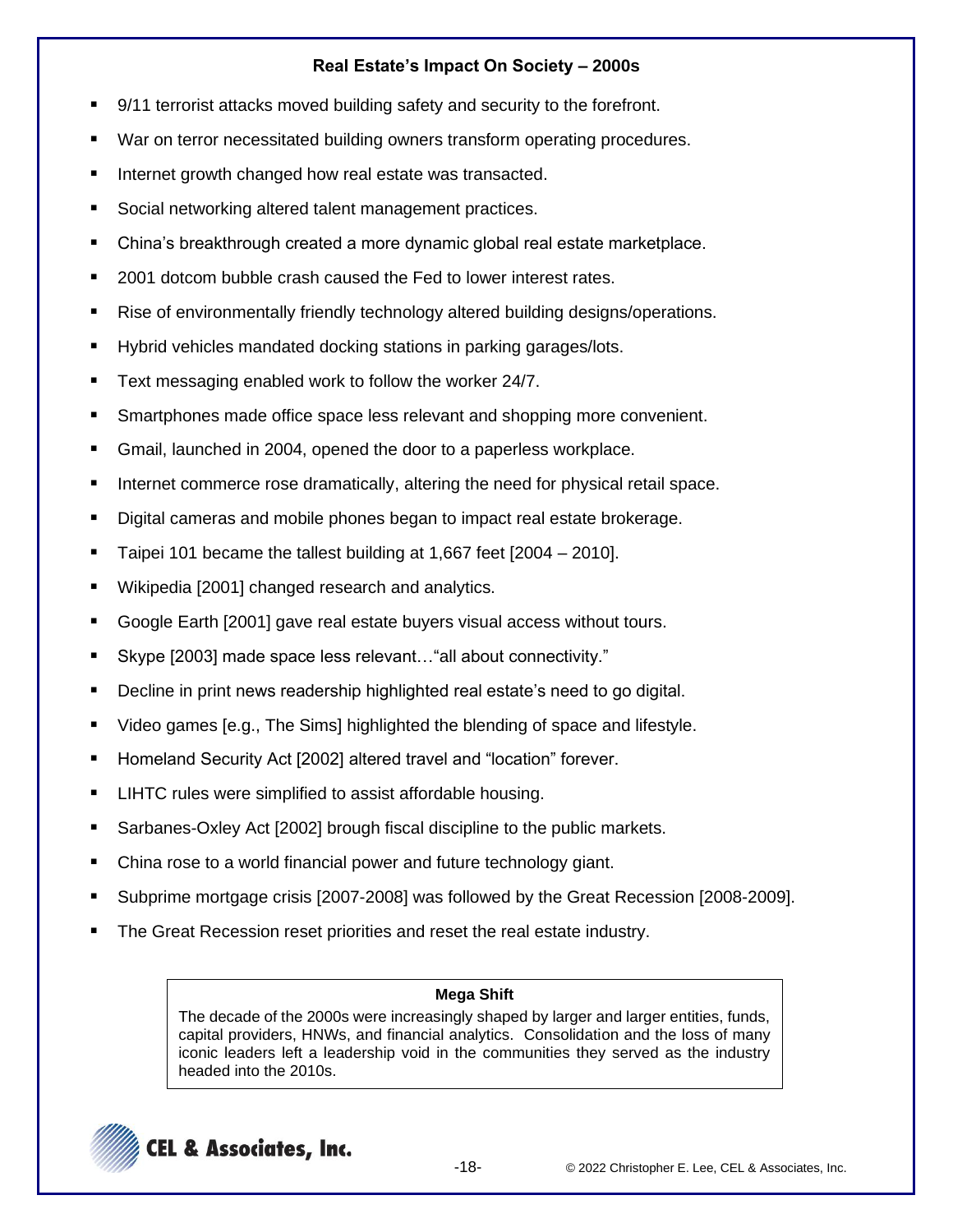According to the U.S. Census Bureau, construction spending on self-storage facilities increased 584% from January 2015 to January 2020. To serve the rising institutional and foreign capital investor needs, Real Capital Analytics was founded [2001]. **CoStar, formed in 1987, hit its stride in the 2000s** as data, information, and transactional metrics became integral parts of underwriting. RealPage® Revenue Management's YieldStar®, 1998, became a mainstay for the multifamily industry. Yardi Systems, 1982, emerged as the preferred integrated software and property management software.

**As the 2000s moved forward, the GI Generation was essentially gone, and Baby Boomers were preparing for retirement**. Xers became the "steady placeholders," and Millennials shifted to "Boomers in waiting." **Entrepreneurism within the real estate industry began to disappear as spreadsheets, analytics, and MBA-style "case studies" drove investment decisions. The instincts, emotions, and passions of the 1960s, 1970s, 1980s and 1990s were rapidly disappearing in the institutionalization of real estate**. There were nearly 50 real estate degree programs nationwide.

While hard to quantify, the owners of most large real estate assets in many major CBDs are owned by those who do not live in the city of their investment. REITs, Opportunity Funds, Partnerships, Foreign Investors, corporations, endowments, and foundations own or control a growing percentage of major CBD assets. **While local real estate leaders in the 1960s – 1990s focused on fixing a city's problems, distant investors may not be as focused on a city's social or economic challenges.**

By 2010, Americans and the real estate industry began to turn outward in search of a better tomorrow, as trust in government was fading. **The barriers to fulfilling an unfinished/unrealized American exceptionalism agenda were beginning to surface**. Real estate during 2000 – 2010 had a choice to make, and the institutionalization of real estate emerged as the preferred choice for many.

The real estate industry was losing its "needle-moving mojo." Decisions increasingly were relegated to politicians, planning commissions, bureaucracies, investment committees, underwriters, social engineering academics, and distant investors/fund managers. **Real estate, which for decades shaped our communities, rapidly became subservient to capital**. While there were, and continue to be, several values/principles-based real estate companies, their numbers appear to be declining. **Remember that politicians believe in formulaic responses…the real estate industry believes in empowering aspirational behaviors.**

### **2000s & Real Estate…What Did It Mean?**

**In the 2000s millions became billions,** AUM was highly valued, and the real estate industry moved further away from its roots as institutional capital, size and cost of developing/acquiring assets moved beyond the reach of many real estate entrepreneurs. Benchmarks, analytics, yields, and size guided decisions. Consolidation began to accelerate as a wave of 1970s – 1980s Founders exited.

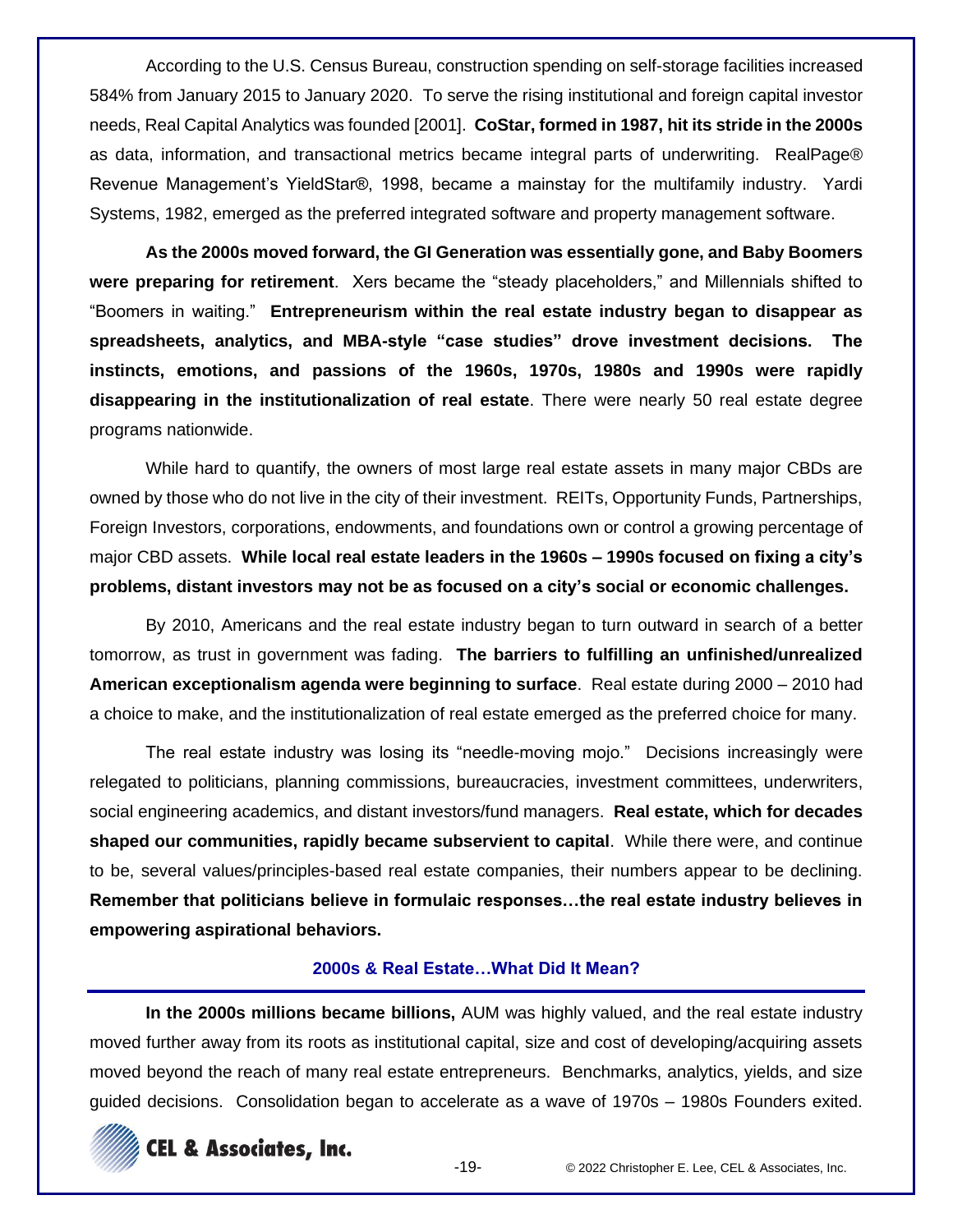**Computer-generated analytics drove investment decisions, tenants were viewed as "occupiers,"** data was consolidating to a few providers, while tech advancements altered the need for space. **The mega mergers continued,** and financial metrics drove investment decisions. For the first time in many urban areas, **an increasing percentage of real estate assets were owned by those who were removed by thousands of miles**. Real estate industry's ability to shape outcomes was disappearing…despite owning/controlling more assets [well over \$16 trillion] than many industries with far fewer assets or constituents. **By 2010, with some notable exceptions, the real estate industry was rapidly losing control of its destiny**.

### **Closing Comments**

The 30-year period from 1970 through 1989, initiated an accelerated shift within the real estate industry. Capital, size, platform, financial engineering, analytics, and asset-centric decisions, moved an industry further away from its roots. Real estate's voice in the shaping of community and national outcomes was rapidly losing its influence as a catalyst for a better tomorrow. While there were and continue to be exceptions, a capital-centric mindset often misses the strategic, lasting value real estate can create that truly moves the needle in multiple positive directions.

In **Part III** [released in several weeks] you will discover where we are today and what lies ahead. As always, I welcome your feedback and comments as this remains a work in progress.

Regards,

Christopher Lee **Editor** 

*Note: This report has been prepared by CEL & Associates, Inc., who retains all rights to its content. This report may not be reproduced, distributed, and/or used in presentations or offering/fund raising prospectus/memorandums, and/or used in communications, speeches and/or presentations in its entirety or in parts without the prior written consent of CEL & Associates, Inc. You may reproduce/distribute and/or share this article with friends, colleagues and associates. Opinions and forecasts contained in this, prior and future articles may change without notice. The author encourages readers to offer comments, feedback and recommendations for further enhancement to [newsletter@celassociates.com](mailto:newsletter@celassociates.com)*

### **SPREAD THE WORD**

If you enjoy reading *Strategic Advantage* and have benefited or received value from our insights and recommendations over the past 25 years, perhaps your friends, business associates, other members of your team or industry peers will also enjoy it.

You can provide them with an individual subscription by several options:

- Click here: **http://newsletter.celassociates.com** and fill in their contact info or forward this link to them
- If for multiple people, send us an email with a list of their individual contact info and email address

Today there are over 12,000 readers of Strategic Advantage…spread the word.

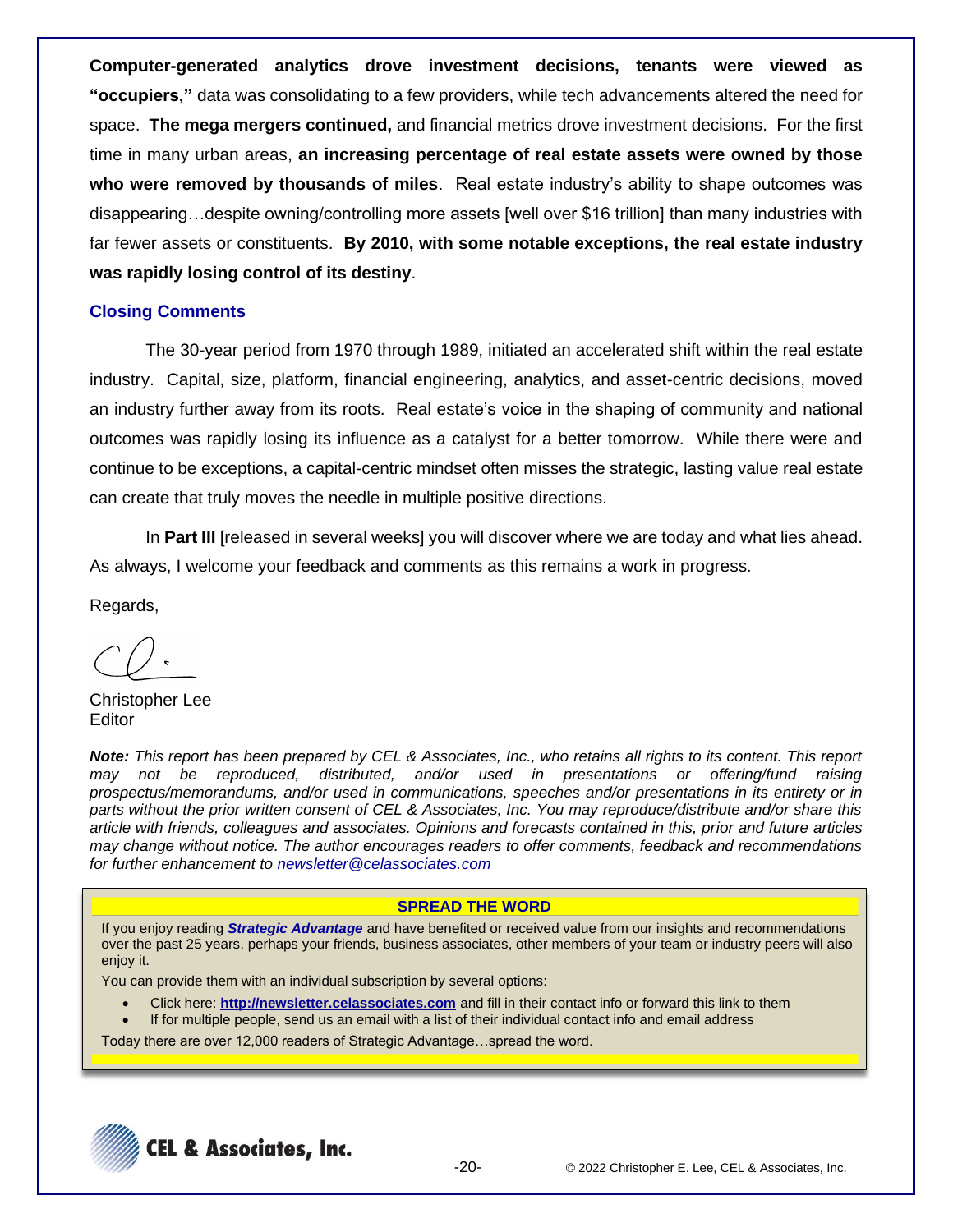*Give Us Your Opinion:* We want to hear from you and to have future issues reflect your needs and questions. Please email your comments, ideas, suggestions and insights to newsletter@celassociates.com.

*For More Information:* For more information regarding our services (Strategic Planning, Compensation, Opinion Surveys, Benchmarking, Performance Improvement, Succession Planning and Governance/Management), please email us at newsletter@celassociates.com or call 310.571.3113.

*To Subscribe:* To subscribe to CEL & Associates, Inc. and Christopher Lee's *Strategic Advantage* newsletter with ongoing insights, opinions and forecasts regarding issues, trends and opportunities within the real estate industry, please email us at newsletter@celassociates.com with *"Subscribe"* in the Subject line and provide your full contact information.

*To Change Your Contact Information***:** Please email us at newsletter@celassociates.com with *"Change Contact Information"* in the Subject line and include your new contact information.

**Disclaimer:** The opinions, forecasts, information and insights presented in this article are of a general nature and do not constitute the provision of investment, management or economic advice to any person, organization or governing board, and this article does not contain any recommendation(s) to buy, sell and/or invest in any security, real estate asset, fund or adopt as an element of any investment strategy. Opinions and forecasts expressed herein are subject to change without notice. Relevant information was obtained from sources deemed reliable. Such information is not guaranteed as to its accuracy.

**Prior Newsletters: If you would like to download prior newsletters, please go to the following links.**

*When Will the Good Old Days Return? Pass By [Hint...Never,,,Only New Good Old Days] Part 1*

[http://www.celassociates.com/onlinenewsletter/g](http://www.celassociates.com/onlinenewsletter/dont-be-a-spectator-sa-k012822.pdf)ood-old-days-sa-k021622.pdf

*Don't Be A Spectator As The Parade of Opportunities Pass By*

<http://www.celassociates.com/onlinenewsletter/dont-be-a-spectator-sa-k012822.pdf>

*A Mandate To Lead. Now Who Will Step Forward?*

<http://www.celassociates.com/onlinenewsletter/mandate-to-lead-sa-k011021.pdf>

*Retrench, Recover, Reset & Retool Real Estate Strategy Imperatives...Post-COVID-19*

<http://www.celassociates.com/onlinenewsletter/retrench-recover-reset-retool-post-covid19-sa-k120120.pdf>

*What Will The Real Estate Industry Look Like In The New Normal?*

<http://www.celassociates.com/onlinenewsletter/re-industry-new-normal-sa-k061820.pdf>

*2020…The Year That Changed Everything!*

http://www.celassociates.com/onlinenewsletter/2020-year-that-changed-everything-sa-k040320.pdf

*2020 Leadership Imperatives*

<http://www.celassociates.com/onlinenewsletter/2020-leadership-imperatives-sa-k011020.pdf>

*Future Proofing Your Company*

<http://www.celassociates.com/onlinenewsletter/future-proofing-your-company-sa-k101719.pdf>

*Mandatory Summer Reading For Every Real Estate Leader*

<http://www.celassociates.com/onlinenewsletter/mandatory-reading-for-real-estate-leaders-sa-k072319.pdf>

*A 2025 Day In The Life*

[http://www.celassociates.com/onlinenewsletter/](http://www.celassociates.com/onlinenewsletter/a-day-in-the-life-sa-k102118.pdf)*a-day-in-the-life-sa-k102118.*pdf

#### *Seven Strategies That Will Definitely Move The Needle*

<http://www.celassociates.com/onlinenewsletter/strategies-to-move-the-needle-sa-k061018.pdf>

*What Is Going On?*

[http://www.celassociates.com/onlinenewsletter/what-is-going-on-sa-k041118.pdf](http://www.celassociates.com/onlinenewsletter/work-is-being-redefined-sa-k011718.pdf.pdf)

*Work Is Being Redefined & The Impact On The Real Estate Industry Will Be Transformative*

[http://www.celassociates.com/onlinenewsletter/work-is-being-redefined-sa-k011718.pdf](http://www.celassociates.com/onlinenewsletter/work-is-being-redefined-sa-k011718.pdf.pdf)

*Are Today's Real Estate Business Valuation Models Outdated?*

<http://www.celassociates.com/onlinenewsletter/re-business-valuation-models-sa-k092417.pdf>



-21- © 2022 Christopher E. Lee, CEL & Associates, Inc.